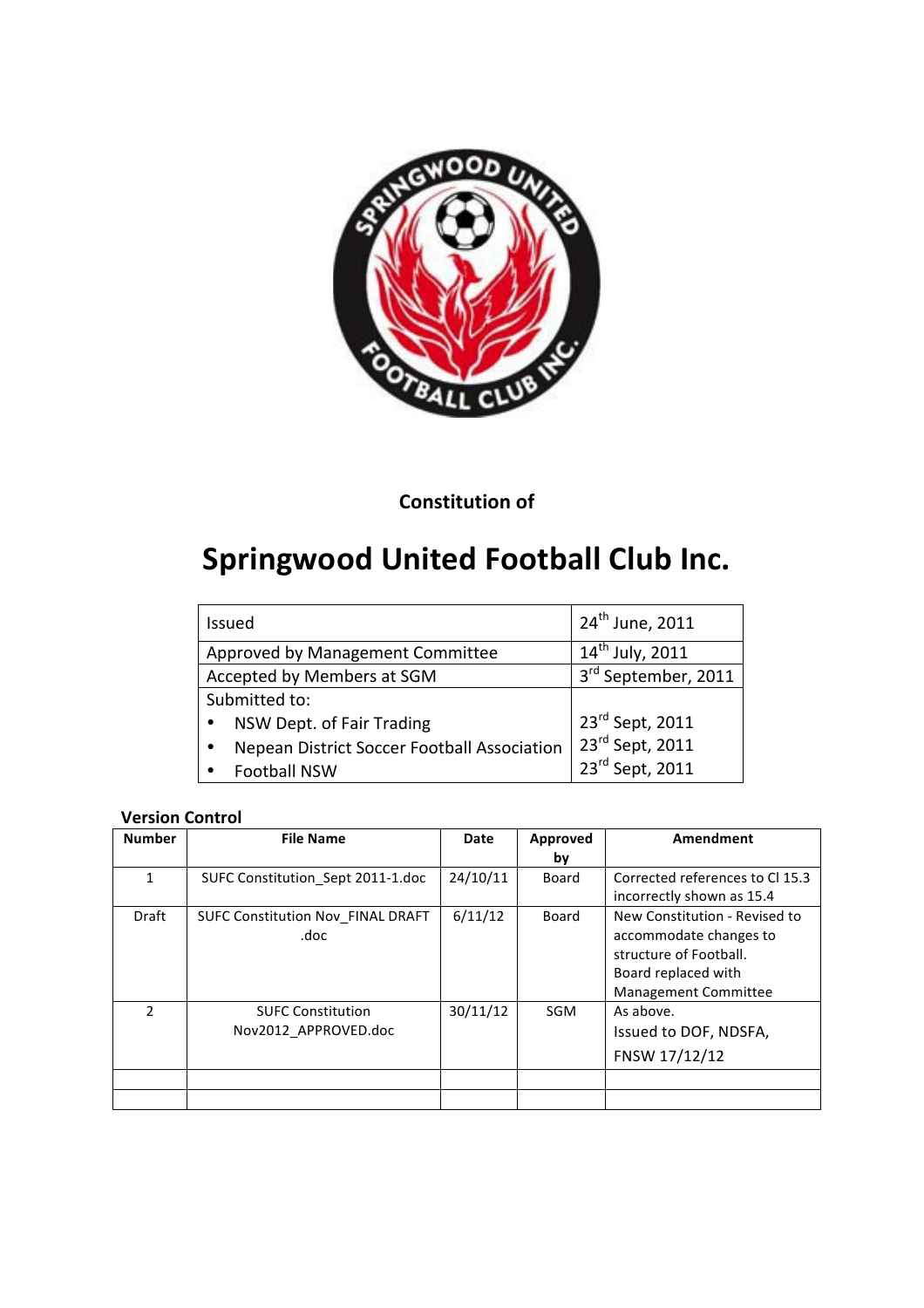## **Table of Contents**

| 1                                         | <b>THE CLUB NAME</b>                                                  | 5                       |  |
|-------------------------------------------|-----------------------------------------------------------------------|-------------------------|--|
| $\overline{2}$                            | <b>OBJECTIVES</b>                                                     | 5                       |  |
|                                           |                                                                       |                         |  |
| 3                                         | <b>POWERS</b>                                                         | 5                       |  |
|                                           |                                                                       |                         |  |
| 3.1                                       | THE POWERS OF THE CLUB WILL BE TO:                                    | 5                       |  |
|                                           | <b>PART 2 - DEFINITIONS AND INTERPRETATIONS</b>                       | 5                       |  |
| 4                                         | <b>INTERPRETATIONS</b>                                                | 5                       |  |
| 5                                         | <b>MEMBERSHIP YEAR</b>                                                | $\overline{\mathbf{z}}$ |  |
| 6                                         | <b>FINANCIAL YEAR</b>                                                 | $\overline{\mathbf{z}}$ |  |
|                                           |                                                                       |                         |  |
|                                           | <b>PART 3 - MEMBERSHIP</b>                                            | 7                       |  |
| 7                                         | <b>MEMBERSHIP QUALIFICATIONS</b>                                      | 7                       |  |
| 8                                         | <b>CLASSIFICATION AND NOMINATION OF MEMBERS</b>                       | $\overline{\mathbf{z}}$ |  |
| 9                                         | <b>LIMITATIONS OF MEMBERSHIP ENTITLEMENTS</b>                         | 9                       |  |
| 10                                        | <b>CESSATION OF MEMBERSHIP</b>                                        | 9                       |  |
| 11                                        | <b>REGISTER OF MEMBERS</b>                                            | 9                       |  |
| 12                                        | <b>FEES AND SUBSCRIPTIONS</b>                                         | 10                      |  |
| 13                                        | <b>MEMBERS ENTITLEMENTS</b>                                           | 10                      |  |
|                                           | <b>PART 4 - COMMITTEES</b>                                            | 10                      |  |
| 14                                        | POWERS, DUTIES AND FUNCTIONS OF THE MANAGEMENT COMMITTEE              | 10                      |  |
| 15                                        | <b>SUB-COMMITTEES OF THE MANAGEMENT COMMITTEE</b>                     | 11                      |  |
| 16                                        | <b>STRUCTURE AND MEMBERSHIP OF THE MANAGEMENT COMMITTEE</b>           | 13                      |  |
| 17                                        | <b>GENERAL POWERS, DUTIES AND FUNCTIONS OF ALL SUB-COMMITTEES</b>     | 14                      |  |
| 18                                        | <b>ELECTION OF MEMBERS OF THE MANAGEMENT COMMITTEE</b>                | 14                      |  |
| 19                                        | <b>CASUAL VACANCIES</b>                                               | 15                      |  |
| 20                                        | <b>REMOVAL OF MEMBER OF THE MANAGEMENT COMMITTEE OR SUB-COMMITTEE</b> | 16                      |  |
| 21                                        | <b>RIGHT OF APPEAL OF MEMBERS</b>                                     | 16                      |  |
| <b>PART 5 - MEETINGS AND VOTING</b><br>16 |                                                                       |                         |  |
| 22                                        | <b>COMMITTEE MEETINGS AND QUORUM</b>                                  | 16                      |  |
| 23                                        | <b>VOTING AND DECISIONS AT COMMITTEE MEETINGS</b>                     | 17                      |  |
| 24                                        | <b>ANNUAL GENERAL MEETING</b>                                         | 17                      |  |
| 25                                        | <b>SPECIAL GENERAL MEETING</b>                                        | 18                      |  |
| 27                                        | <b>QUORUM FOR A GENERAL MEETING</b>                                   | 19                      |  |
| 28                                        | PRESIDING MEMBER OF A GENERAL MEETING                                 | 19                      |  |
| 29                                        | <b>ADJOURNMENT OF A GENERAL MEETING</b>                               | 20                      |  |
| 30                                        | <b>MAKING OF DECISIONS AT A GENERAL MEETING</b>                       | 20                      |  |
| 31                                        | <b>VOTING AT A GENERAL MEETING</b>                                    | 20                      |  |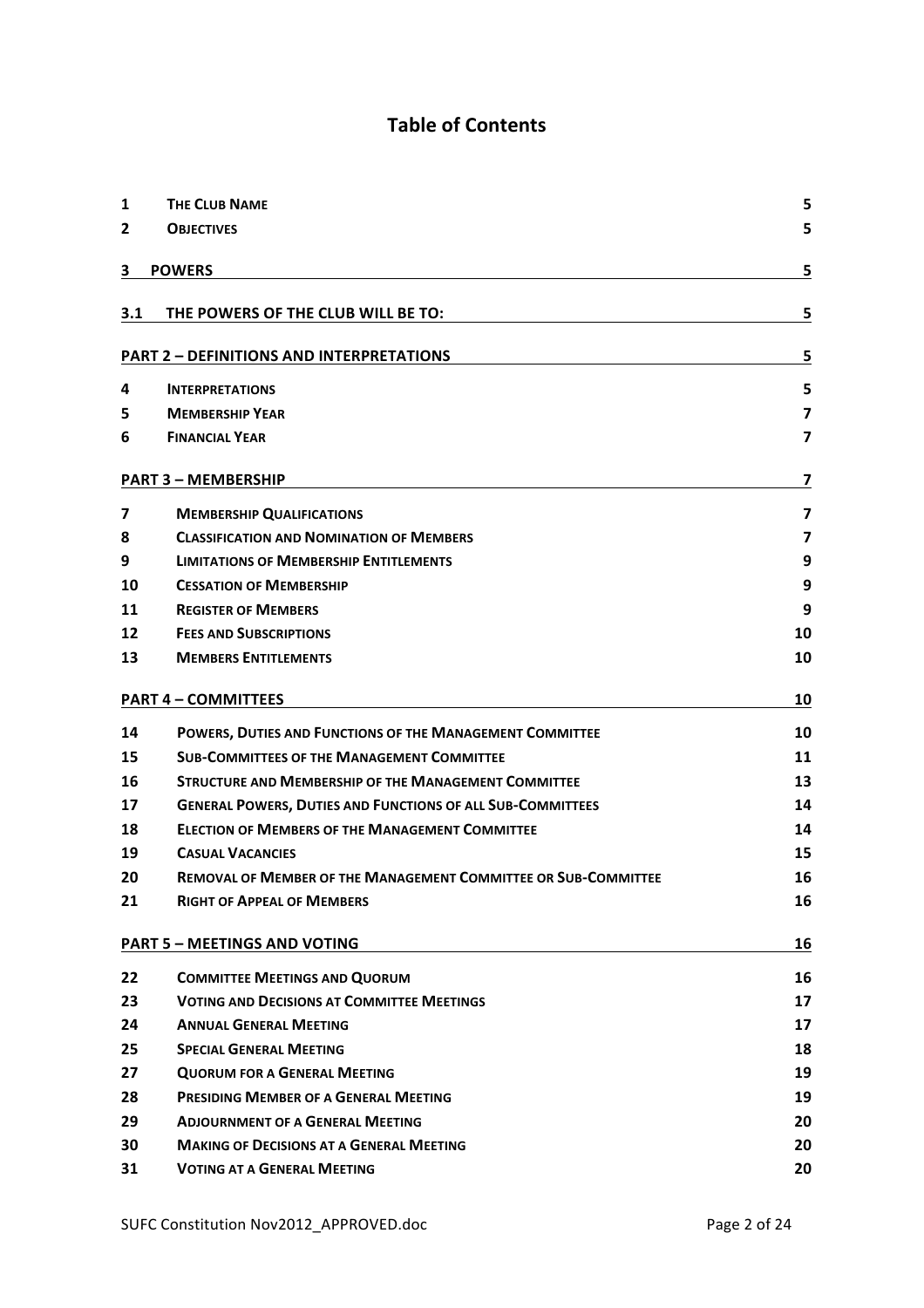| <b>PART 6 - FINANCES</b> |                                               | 21 |
|--------------------------|-----------------------------------------------|----|
| 32                       | <b>FUNDS - SOURCE</b>                         | 21 |
| 33                       | <b>FUNDS - MANAGEMENT</b>                     | 21 |
| 34                       | <b>BANK AUTHORITY</b>                         | 21 |
|                          | <b>PART 7 - MISCELLANEOUS</b>                 | 22 |
| 35                       | <b>PAID EMPLOYEES OF THE CLUB</b>             | 22 |
| 36                       | <b>INDEMNITY</b>                              | 22 |
| 37                       | <b>PUBLIC OFFICER</b>                         | 23 |
| 38                       | <b>COMMON SEAL</b>                            | 23 |
| 39                       | <b>CUSTODY OF BOOKS</b>                       | 23 |
| 40                       | <b>INSPECTION OF BOOKS</b>                    | 23 |
| 41                       | <b>SERVICE OF NOTICES</b>                     | 23 |
| 42                       | <b>PATRONS</b>                                | 24 |
| 43                       | <b>DISTRIBUTION OF PROPERTY ON WINDING UP</b> | 24 |
| 44                       | <b>AUDITORS</b>                               | 24 |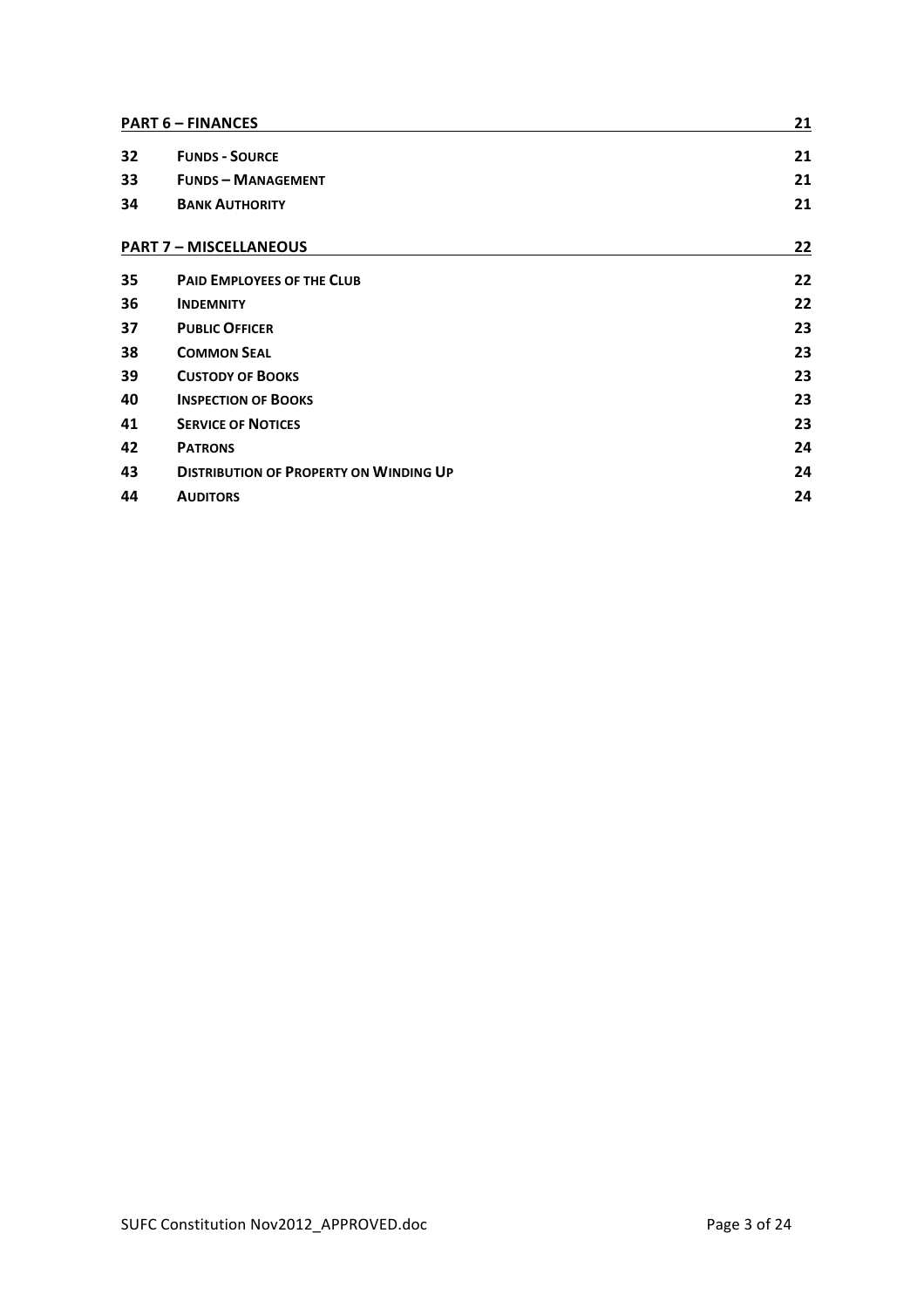#### **PREAMBLE**

Springwood United Football Club Incorporated (SUFC) is a community based club with its roots dating back to 1967 when the club, then known as Springwood Soccer & Sports Club (SSSC), was formed with five (5) teams. Since these modest beginnings, SUFC has grown to a membership of over 1,000 in 2012.

In 1978 with a grant from the NSW Dept. of Sport and Recreation, a bank loan guaranteed by the Cub Committee and donations from members and the community, SSSC built the clubhouse at Summerhayes Park.

The Club has championed several sports since its inception including football (soccer), netball and darts with Football and Netball teams entered in local competitions (NDSFA and PNA). In 2012 the Club discontinued Netball and Darts to concentrate on Football. The Club has a long history in Football entering the representative football area in 1991 through the Men's State League competition. This was further expanded with Boy's Youth League in 2008 and Women's Super League in 2010. Changes to the competition structure of these leagues forced SUFC from the competitions in 2011 (WSL) and 2012 (MSL and BYL). From 2013 SUFC is a club committed to its vision:

- To be regarded as the best community-based football club in the Nepean and Blue Mountains districts.
- To ensure a safe, successful and supportive environment to all members and to market strong Club and community values.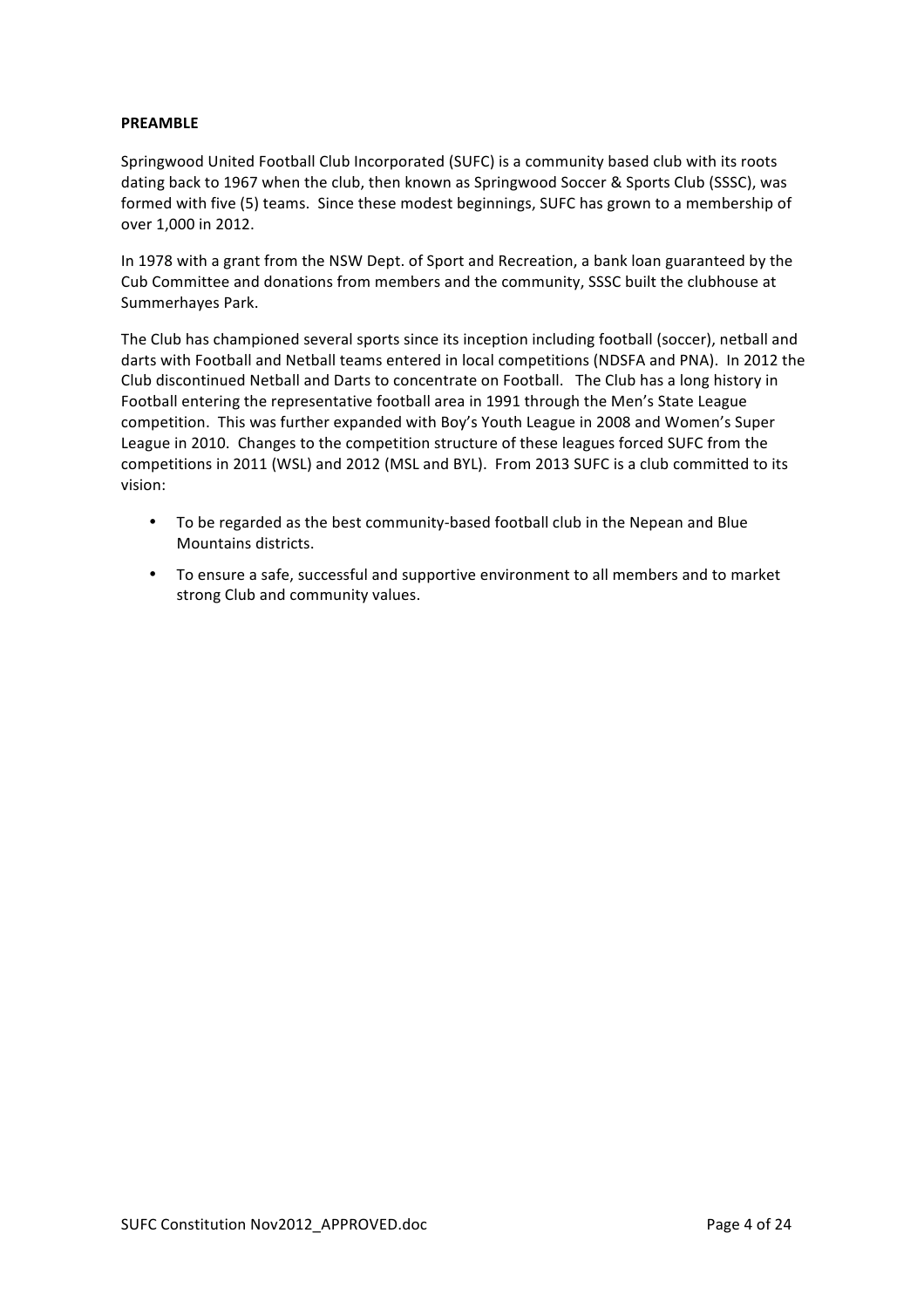## **PART 1 - NAMES, OBJECTIVES AND POWERS**

## **1 The Club Name**

- 1.1 The name of this Club shall be 'Springwood United Football Club Incorporated'.
- 1.2 The official colours of the Club shall be white, with red and black, and the members participating in sporting competition for the club will wear the uniforms of the Club as approved by the Management Committee.

## **2 Objectives**

- 2.1 The Objectives of the Club shall be to foster and develop football and any other sport as the Club determines from time to time by:
	- a) organising and entering teams for junior players and senior players to compete in sporting competitions controlled by the various sporting bodies within those sports.
	- b) promoting sporting and social activities for members of the Club.
	- c) promoting and maintaining throughout the Club the highest possible standard of sportsmanship.
	- d) protecting members and players from unfair treatment and injustice.
	- e) encouraging all members and players to improve their knowledge of the laws of the sport to which they are associated.
- 2.2 The Club shall affiliate with the appropriate District, State or Australian sporting body and shall adopt any decisions of the Parent Sporting Body that affect the playing of those sports.

## **3 Powers**

## **3.1 The Powers of the Club will be to:**

- a) maintain discipline amongst members and players, and to caution, reprimand, censure or impose penalties for any breaches of these Rules and by-Laws of the Club, or for conduct prejudicial to the interest of the Club.
- b) do all such things as may be considered necessary or desirable for the Club to comply with the Rules and By-Laws of the Parent Sporting Body or other affiliated bodies.
- c) act on behalf of members generally, or members individually, in any matter or dispute whether involving any other individual or organisation or not, arising directly from their membership of this Club.
- d) do all such things necessary to implement and enforce any decision of the Parent Sporting Body relating to any player, coach, manager, official or person who is a member of the Club or seeks to be a member of the Club

## **PART 2 – DEFINITIONS AND INTERPRETATIONS**

## **4 Interpretations**

4.1 In this Constitution:-

'Business Plan' means a document setting out the policy, goals, resources, personnel, financial plans, budgets, activities and plans of the Club.

'Club' means the Springwood United Football Club Incorporated.

'Coach' means any person appointed by a Sub-Committee to coach a team competing in a competition sanctioned by the relevant sports Sub-Committee.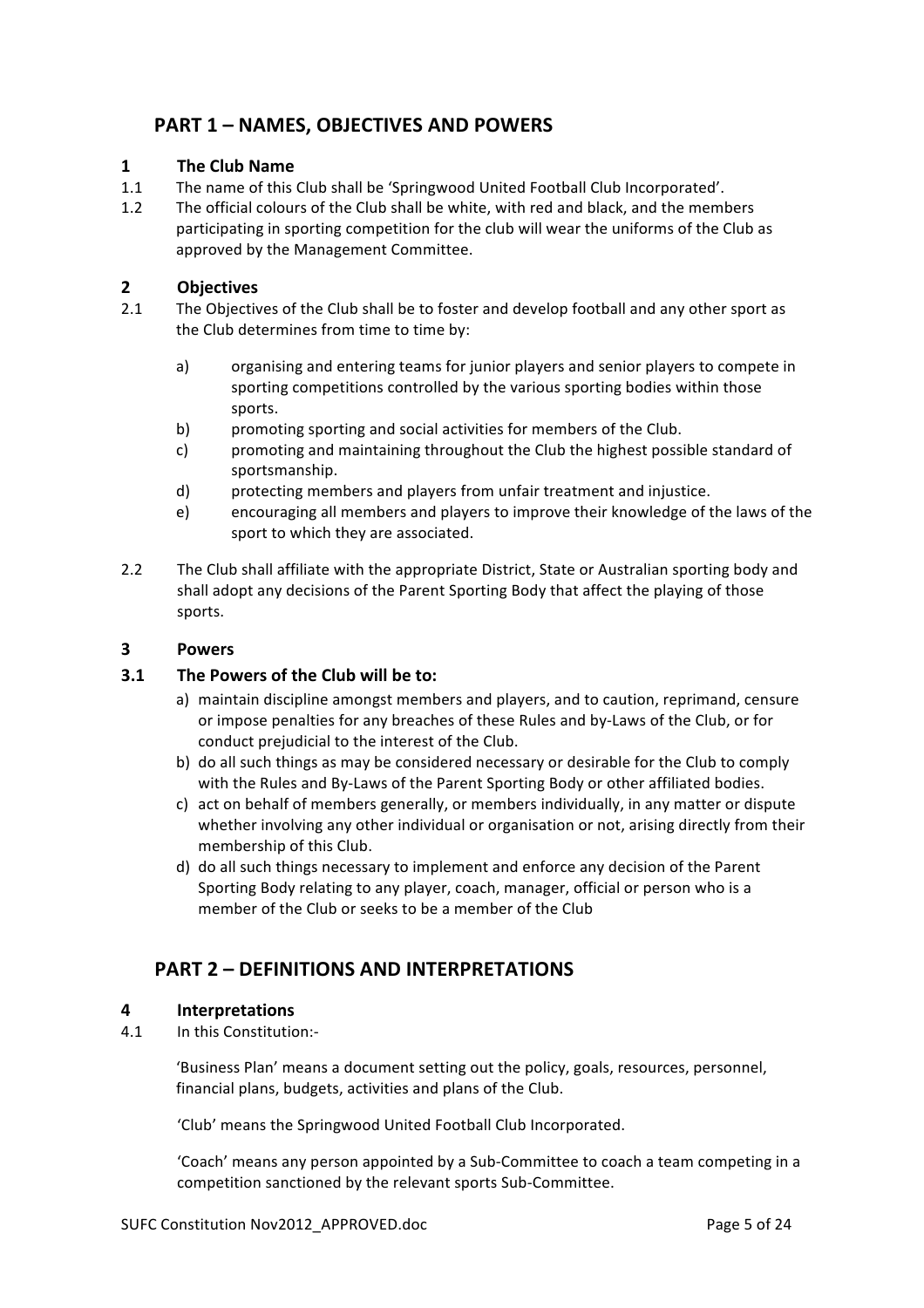'Coaches and Managers Meeting' means a meeting arranged by the relevant Sub-Committee specifically for Coaches and Managers as appointed by such Sub-Committee.

'Committee Meeting' means a meeting of the Management Committee of the Club or a Sub-Committee of the Club.

'General Meeting' means an Annual General Meeting of the Club or a Special General Meeting of the Club.

'Manager' means any person appointed by a Sub-Committee to manage a team competing in a competition sanctioned by the relevant sports Sub-Committee.

Management Committee means the Board and any reference to the Management Committee in any by-law or policy of the Club is a reference to the Board.

'Member' means a person who, having qualified under Part 3 section 8 of these rules, is subject to the rules and the By-Laws of the Club.

'Parent Sporting Body' means the Nepean District Soccer Football Association Incorporated (NDSFA), Football New South Wales Inc (FNSW, or any other entity as required that controls a sport with which the Club is competing in, or their successors.

'Player' means any member of the Club registered to compete in a competition sanctioned by a Committee.

'Registration Day' means the day/s set by the Management Committee for the registration of all players for each forthcoming sports season.

'Special General Meeting' means a Meeting of the Club other than a Coaches and Managers Meeting, a Management Committee Meeting, a Sub-Committee Meeting or the Annual General Meeting of the Club.

'SUFC' means the Springwood United Football Club Incorporated.

'The Act' means the Associations Incorporation Act, 2009.

'The Management Committee' means the governing body of the Club.

'The Regulation" means the Associations Incorporation Regulation 2010

4.2 Where the following abbreviations appear throughout these Rules, and By-Laws, they shall have the same meaning as set out here-under:-

NDSFA Inc - Nepean District Soccer Football Association Incorporated

E.O. - Executive Officers

M.C. - Management Committee.

C & M.M. - Coaches and Managers Meeting

S.G.M. - Special General Meeting

A.G.M. - Annual General Meeting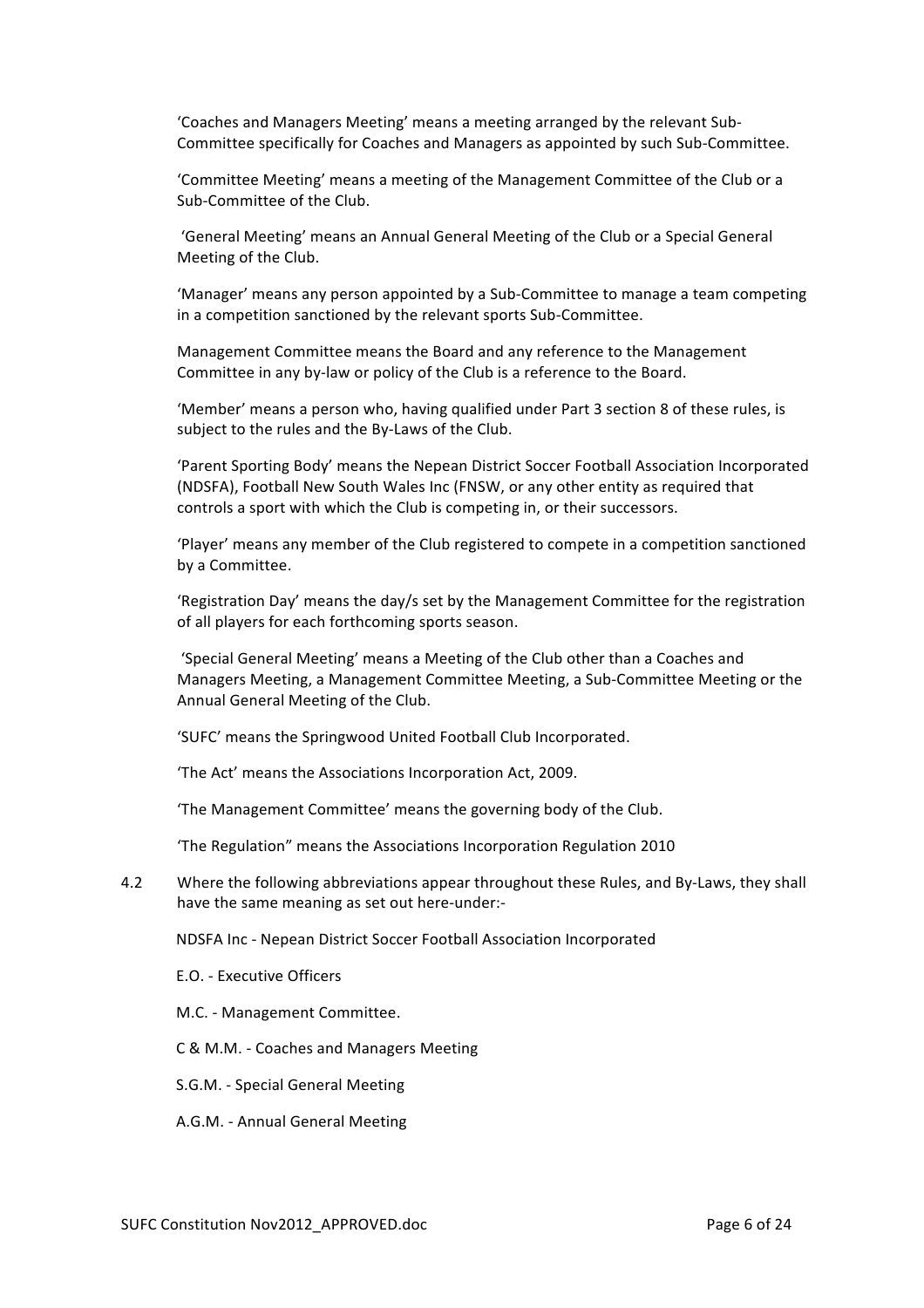- 4.3 In this Constitution:
	- a) words which imply the singular number shall include the plural: and words which imply the masculine gender shall include the feminine, and visa-versa.
	- b) the provisions of the Interpretation Act 1987 applies to and in respect of these rules in the same manner as those provisions would so apply if these were an instrument made under the Act.
	- c) a reference to a function includes a reference to a power, authority and duty.

## **5 Membership Year**

5.1 The Membership Year shall be from  $1^{st}$  February in one vear to 31 $^{st}$  January of the following year.

## **6 Financial Year**

6.1 The Financial Year shall be from 1<sup>st</sup> October in one year to 30<sup>th</sup> September of the following year.

## **PART 3 – MEMBERSHIP**

## **7 Membership Qualifications**

- 7.1 Membership of the Club will be open to all persons wishing to participate in the sporting and/or social activities of the Club.
- 7.2 Only members who are eighteen years or older will be eligible to stand for office on the Management Committee, or the Club's Sub-Committees, or to vote at any meeting of the Club.
- 7.3 Paid employees of the Club are eligible to become Members of the Club.
- 7.4 The Management Committee reserves the right to refuse Membership to any person.

## **8 Classification and Nomination of Members**

- 8.1 A Junior Playing Member shall be any player under the age of eighteen (18) years who has completed all relevant forms for registration purposes and paid all fees due.
	- a) A Junior Playing Member's membership shall commence from the date of completion of all relevant forms for registration purposes and the payment of all fees due or from the start of the Membership Year, whichever is the later.
	- b) A Junior Playing Member will automatically convert to a Senior Playing Member upon attaining the age of eighteen (18) years.
	- c) Junior playing members, at the time of registration, may nominate one (1) parent or guardian to vote on their behalf at any meeting of the Club, where members have the right to vote. Such voting rights will be limited to one (1) vote per family.
	- d) Pursuant to Clause 31.1, a voting representative of a junior player will be allowed one (1) vote only.
	- e) There will only be one vote per family of junior playing members. Junior playing members will be deemed to be part of the same family where one or more junior playing members have obtained a family discount on the basis that they are part of the same family on registration of the junior playing member.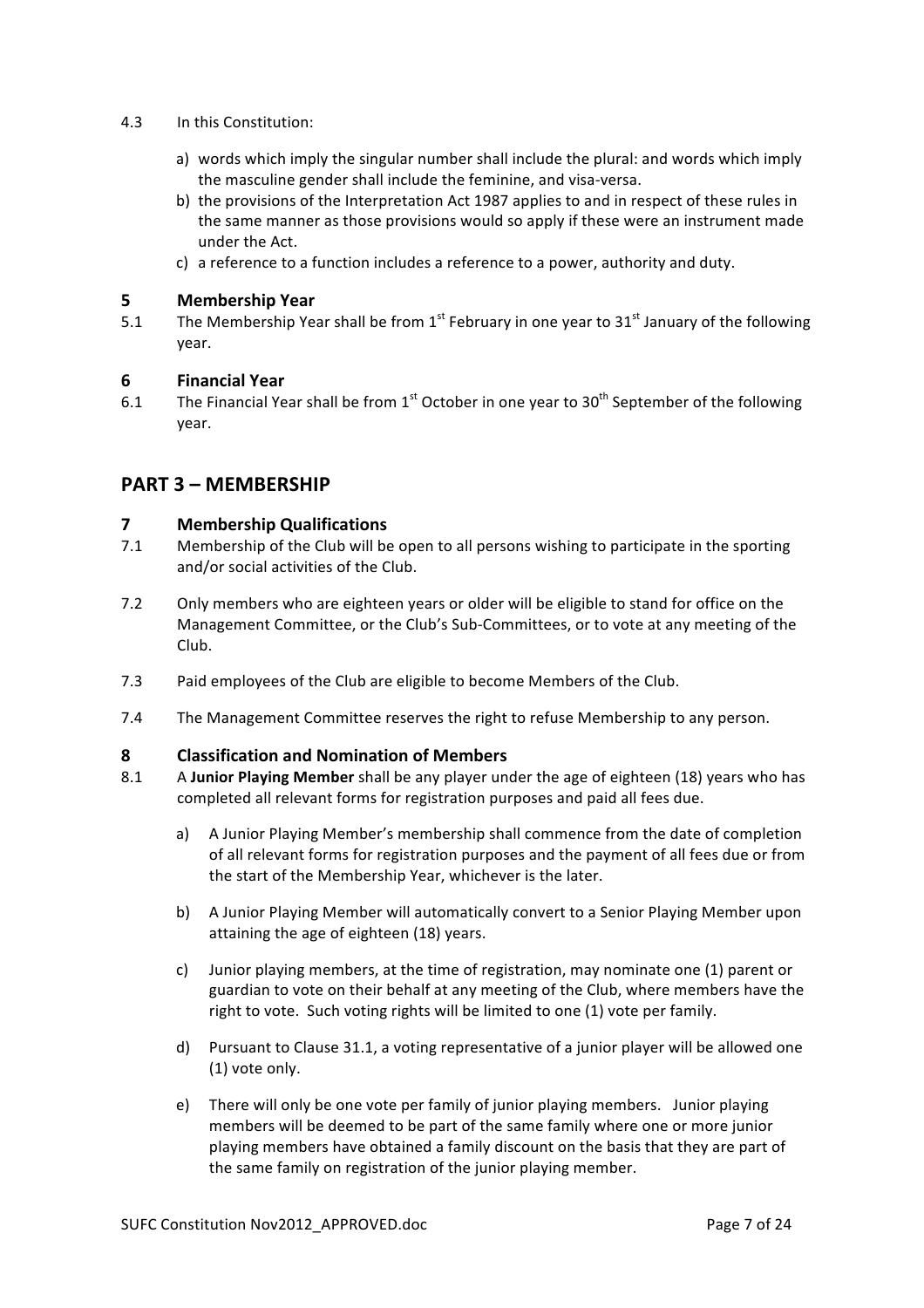- 8.2 A **Senior Playing Member** shall be any player eighteen (18) years of age or older who has completed all relevant forms for registration purposes and paid all fees due.
	- 8.2.1 A Senior Playing Member's membership shall commence from the date of completion of all relevant forms for registration purposes and the payment of all fees due or from the start of the Membership Year, whichever is the later.
	- 8.2.2 A Senior Playing Member (ie 18 years of age and above) may vote at any meeting of the Club, where members have the right to vote.
- 8.3 An **Honorary Member** shall be any person holding a position as a member of the Management Committee or any of its Sub-Committees, or as a Coach or Manager of any of the Club's teams or in any other appointed position of the Club.
	- 8.3.1 An Honorary Member's membership shall commence from the date of appointment to that position, by the Management Committee, that makes them eligible to become an Honorary Member.
	- 8.3.2 An Honorary Member shall remain an Honorary Member until the completion of the Membership Year within which they were appointed to the position that made them eligible to become an Honorary Member or the date of acceptance of their notice of resignation from the position that made them eligible to become an Honorary Member (as set out in Section 10) or the date they ceased acting in that position whichever is the earlier.
- 8.4 An **Associate Member** shall be any person who has completed, and lodged with the Club, an Associate Membership Form (having been nominated and seconded by a Member of the Club on that form) and paid all fees payable as determined by the Management Committee, and whose membership has been approved by the Management Committee.
	- 8.4.1 The nominations of Associate Members shall be dealt with by the next meeting of the Management Committee. The Secretary shall notify the nominee within fourteen (14) days of that decision.
	- 8.4.2 An Associate Member's membership shall commence from the date of approval by the Management Committee of that person being accepted as a member.
	- 8.4.3 Where a person's application for Associate Membership is not approved, the Club shall refund to that person all fees paid in relation to their application for Associate Membership within 14 days of the decision not to approve the membership.
	- 8.4.4 Associate Members will not be eligible to vote on any meeting of the Club until forty-five (45) days after the approval of their application as an Associate Member.
- 8.5 A Life Member shall be any member who has been recommended by the Management Committee for approval at the Annual General Meeting of the Club and who receives at least a 75% majority vote of approval from members voting at the Annual General Meeting of the Club.
	- 8.5.1 When considering whether to recommend a member for eligibility to become a Life Member, the Management Committee must consider the following:
		- a) the Member must be nominated for Life Membership on the appropriate nomination form by a Member of the Club.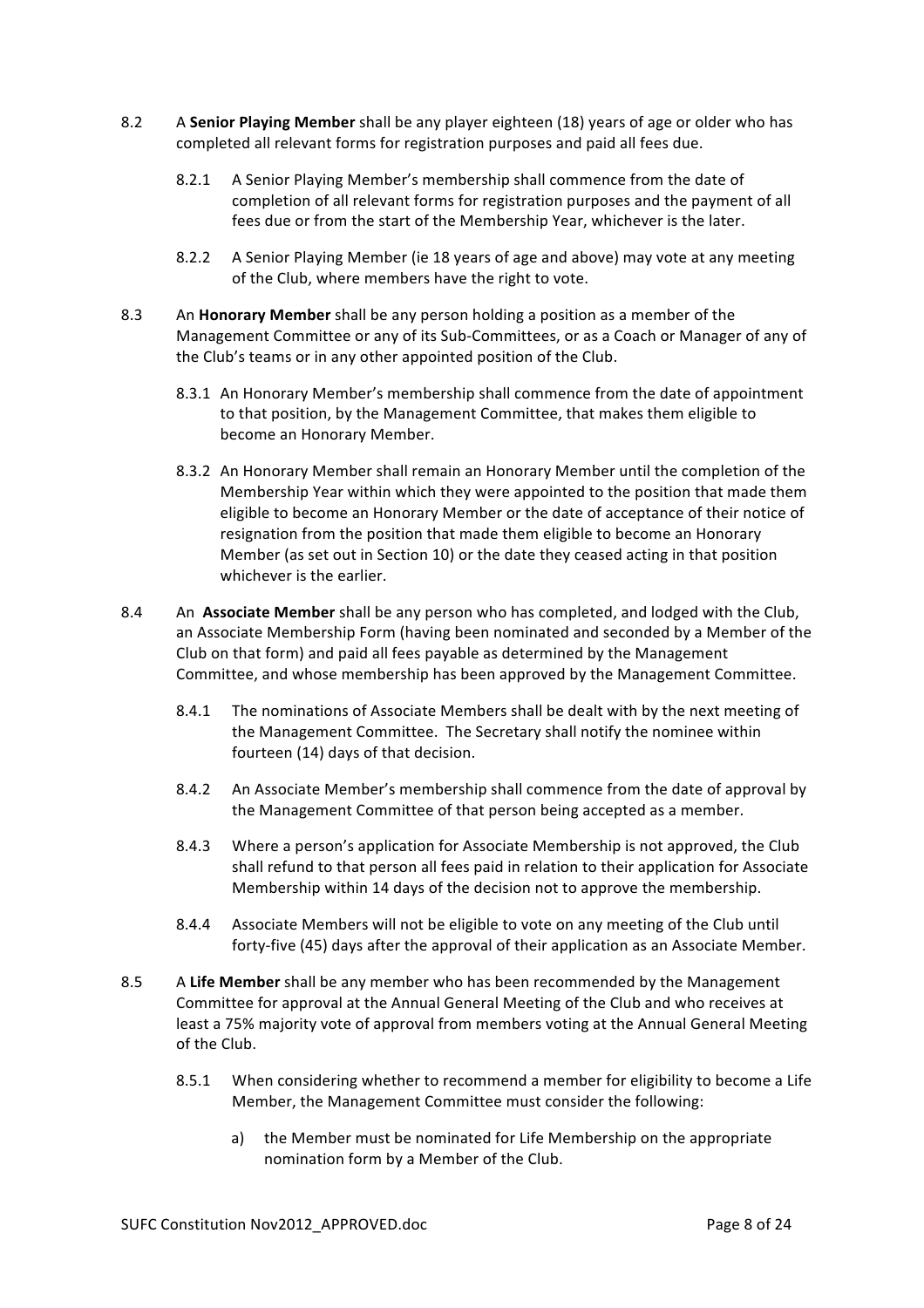- b) the Member must be seconded for Life Membership on the appropriate nomination form by a Member of the Club and the nominated member must have:
	- i. a minimum of twenty (20) years membership as a Playing Member and made a substantial contribution to the Club as agreed by the relevant Sub-Committee and the Management Committee: or
	- ii. made a substantial contribution to the Club as an Honorary Member of the Club in the capacity as a member of the Management Committee (or a previous Management Committee), or one of the Club's Sub-Committees, for at least eight (8) years; or
	- iii. been a Coach or Manger of any of the Club's teams, for at least fifteen (15) years; or
	- iv. made an outstanding contribution to the Club for the last fifteen (15) years.
- 8.5.2 When a Life Member dies, they shall be listed as a Life Member with the word 'deceased' after their name.
- 8.6 Once Membership is approved by the Club and recorded in the Minutes of the meeting of the Club and all required fees paid, the name of the member shall be entered into the Register of Members.

## **9 Limitations of Membership Entitlements**

- 9.1 A right, privilege or obligation which a person has by reason of being a Member of the Club:
	- a) is not capable of being transferred or transmitted to another person; and
	- b) terminates upon cessation of the person's membership.

## **10 Cessation of Membership**

- 10.1 A person ceases to be a Member of the Club if the person:
	- a) dies;
	- b) resigns their membership;
	- c) is expelled from the Club;
	- d) does not pay the annual fee or subscription (excepting Life Members) by the date set by the Management Committee;
	- e) ceases to hold a position in the Club that granted them membership.
- 10.2 A Member of the Club shall resign their membership by first giving notice in writing to the Secretary of the Club. Resignation of membership takes affect from the date of receipt of the letter of resignation.
- 10.3 Any fees paid by an Associate Member shall not be refundable upon resignation of that membership.
- 10.4 Where a Member of the Club ceases to be a Member in accordance with these rules, the Secretary shall make an appropriate entry in the Register of Members, recording the date on which the Member ceases to be a Member.

## **11 Register of Members**

- 11.1 The Secretary shall maintain a register of Members of the Club.
- 11.2 The Register of Members shall contain a list of all current members of the Club.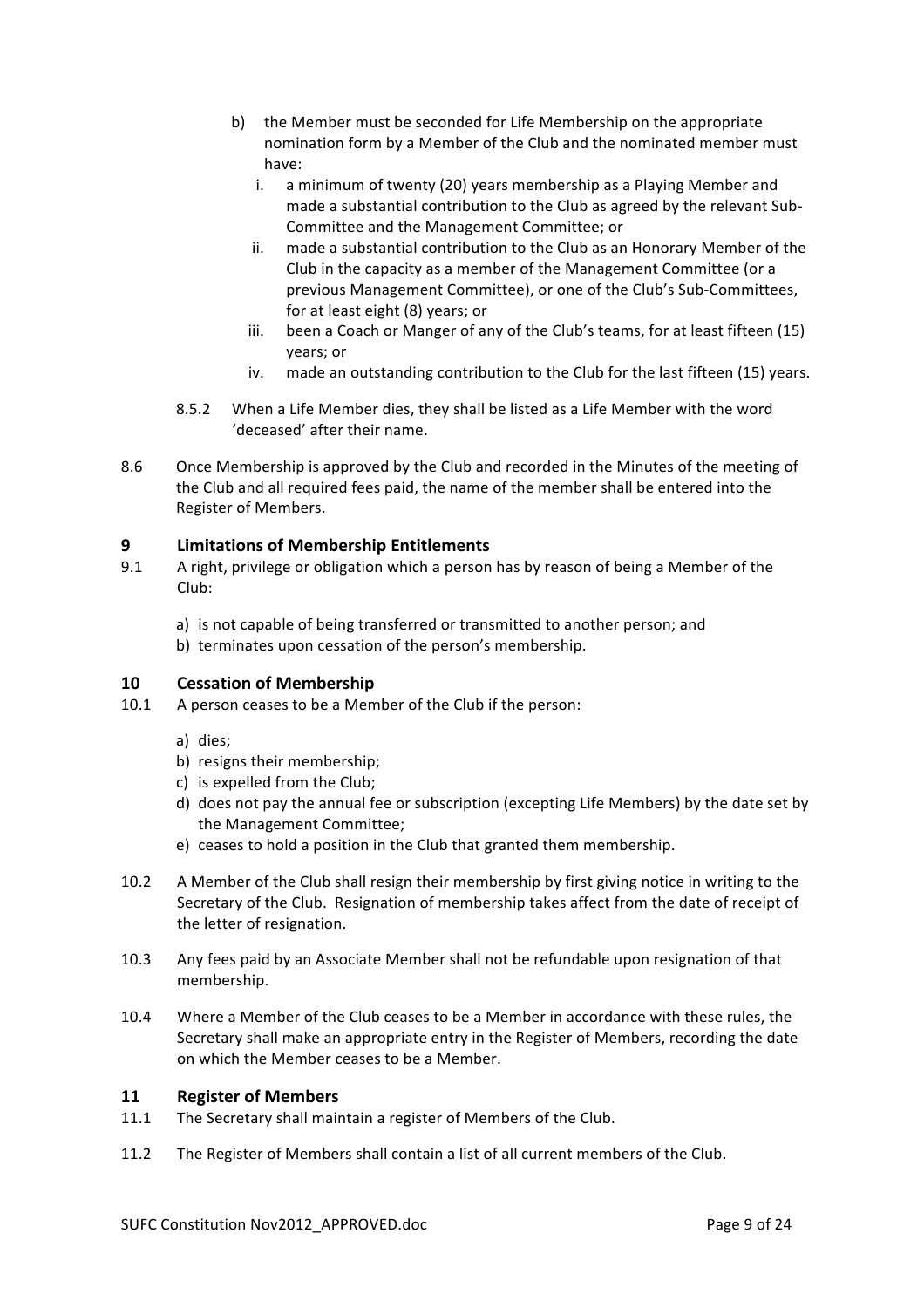- 11.3 Details of members who cease to remain members will be retained in the Register of Members for a period of not less than seven (7) years.
- 11.4 The Register of Members of the Club shall specify:
	- a) the name of each person who is a Member of the Club;
	- b) the last known address of each person who is a Member of the Club;
	- c) the last known contact details of each person who is a Member of the Club;
	- d) the date on which the person became a Member of the Club; and
	- e) the date on which the person ceased to be a Member of the Club
- 11.5 The Register of Members will be open for inspection, free of charge, by any member of the Club at any reasonable hour.
- 11.6 Pursuant to Clause 11.5, only the names of members will be made available and a member must not use information about a person obtained from the register to contact or send material to the person, other than for:
	- a) the purposes of sending the person a newsletter, notice in respect of a meeting or other event relating to the club or other material relating to the club, or
	- b) any other purpose necessary to comply with a requirement of the Act or the regulation

## **12 Fees and Subscriptions**

- 12.1 Any person who becomes a Member of the Club as defined in Section 8 shall pay to the Club in accordance with these Rules, any fee required as approved from time to time by the Management Committee of the Club.
- 12.2 The Management Committee of the Club may set a date that a fee is required to be paid by.
- 12.3 Any member who has not paid all fees and subscriptions by the set date shall not be permitted to take part in any Club activity including attending meetings, nor shall they be entitled to vote or have a nominated representative exercise their vote.

## **13 Members Entitlements**

13.1 The liability of a Member of the Club to contribute towards the payment of the debts and liabilities of the Club or the costs, charges and expenses of the winding up of the Club is limited to the amount, if any, unpaid by the member in respect of membership of the Club as required under Section 12.

## **PART 4 – COMMITTEES**

## **14 Powers, Duties and Functions of the Management Committee**

- 14.1 The Governance Committee of the Club shall be called the Management Committee. The Management Committee's primary responsibility is one of trusteeship on behalf of its members ensuring that the legal entity, the Club, remains viable and effective for the present and future. Subject to the Act, and the Regulation, these rules and to any resolution passed by the Club in a Special General Meeting, the Management Committee;
	- a) shall control and manage all finances and administration, of the Club:
	- b) will determine the Club's strategic direction, core values, ethical framework, key objectives and performance measures;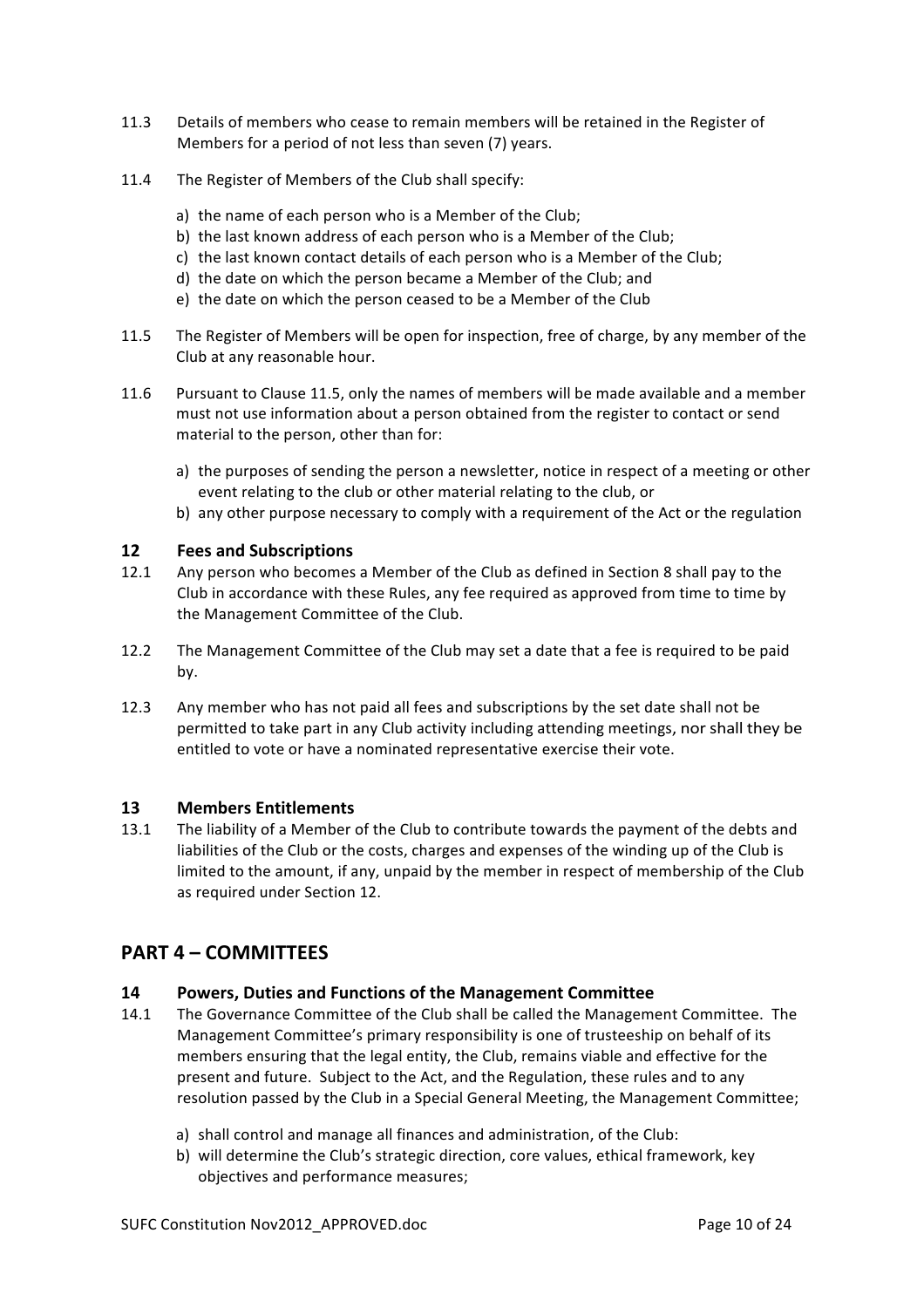- c) has the right to alter any By-Law, provided that such a decision is made by at least 75% of the elected Management Committee members, and shall not result in changes of policy that extend beyond the next Annual General Meeting. This power shall only be used prior to, or after being finally resolved, any current tabled incident having occurred. Alterations to any By-Laws in consecutive years without being ratified at a SGM shall not be permitted.
- d) shall create Sub-Committees and appoint persons to them.
- e) may dissolve any Sub-Committee formed by these rules if 75% of the Management Committee deems that such Sub-Committee has not performed its duties as required. Such reasons may include financial mismanagement, failure to comply with Club Constitution or By-Laws, acting in a manner prejudicial to the aims and objectives of the Club or in a manner that brings the Club into disrepute;
	- i. where the Sub-Committee is dissolved, the Sub-Committee Members have the right to a hearing before the Management Committee. The Members may be accompanied by a colleague or friend to the hearing. The parent sporting body for the sport in question must be informed of the hearing and a representative may be invited to attend.
	- ii. where agreement on the Management Committee ruling cannot be reached, the Sub-Committee may call a SGM in accordance with Clause 25 of this Constitution to have the matter resolved by Member vote;
- f) Will determine and be accountable for the strategic direction of the Club and for the production of the Business Plan, which:
	- i. will be a public document published to the Club's website or other form of Member information distribution as may be adopted, and
	- ii. must be reviewed by the incoming Management Committee within one (1) month of the AGM.
	- iii. Should any changes or amendments be made to the Business Plan, these must be reflected in a 'control' version of the document and the updated version published within thirty (30) days of changes being made.

## **15 Sub-Committees of the Management Committee**

- 15.1 The Management Committee will, as soon as possible after the Annual General Meeting and no later than 30 days after the Annual General Meeting appoint the following committees:
	- a) The Football Committee; and
	- b) The Appeals Committee
- 15.2 The Football committee will consist of:
	- a) The President of Football who will function as chair;
	- b) The Football Registrar;
	- c) The Competition Secretary:
	- d) The Equipment Officer;
	- e) The Grading Coordinator/Development Officer
	- f) Three additional committee members and such others as required;
- 15.3 The Football Committee will, subject to this Constitution and the By-Laws, administer and promote football and all matters relating to football within the club including but not limited to:
	- a) organising and entering teams for junior players and senior players to compete in football competitions controlled, organised or sanctioned by the Parent Sporting Body;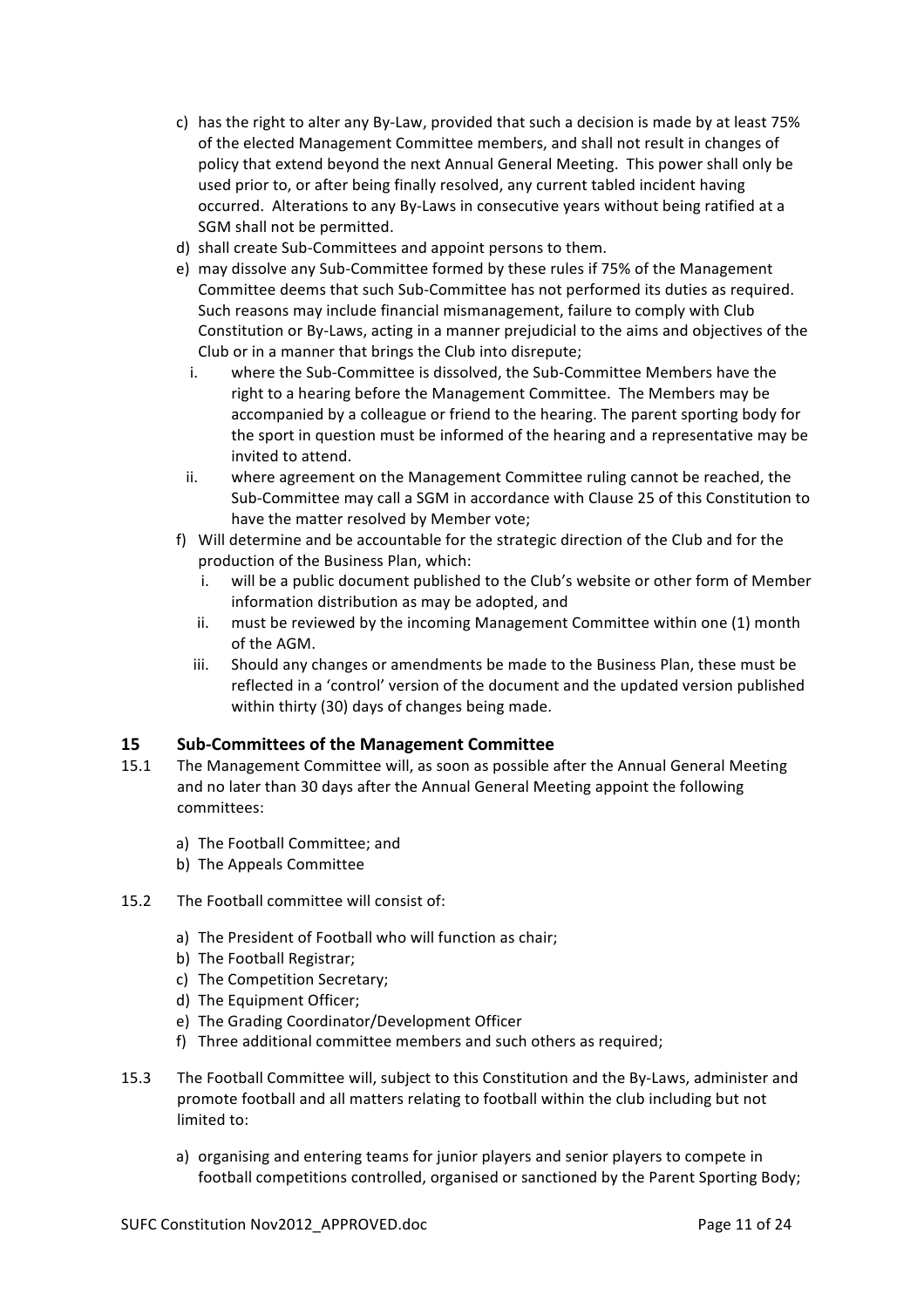- b) appointing the football Coaches and Managers of a team (subject to their Membership being approved by the Management Committee);
- c) ensuring delegates attend meetings of all Parent Sporting Bodies;
- d) managing and overseeing the use of the Club's football fields in a responsible manner
- e) promoting and maintaining throughout the football membership the highest possible standard of sportsmanship and behaviour both on and off the playing fields;
- f) protecting football members from unfair treatment and injustice;
- g) encouraging all football members and players to improve their knowledge of the laws of football;
- h) investigating and actioning any complaint received relating to, or involving, a football player, Coach or Manager or parent/guardian who is a member of the Club;
- i) disciplining any football player, Manager or Coach found guilty of breaching the Rules or By-Laws of the Club or any Parent sporting body (or other football body) Code of Behaviour or the Laws of the Game.
- 15.4 The Appeals Committee will consist of:
	- a) Vice Chair of the management committee;
	- b) A Life Member
	- c) An independent financial member;
	- d) A member of the Football Committee not involved in the initial hearing or ruling being appealed.
- 15.5 The Appeals Committee will, subject to the direction of the Management Committee, this Constitution and the By-Laws:
	- a) Hear and determine any appeals;
	- b) Hear and determine any disciplinary matters concerning members not related to football;
- 15.6 The Management Committee may form at any time or for any reason the Management Committee deems necessary, one or more additional Sub-Committees consisting of such member or members of the Club as the Management Committee thinks fit.
- 15.7 The structure and powers of a Sub-Committee formed under this section 15 shall be determined by the Management Committee, taking into account the reasons for the formation of the Sub-Committee.
- 15.8 The Management Committee may, by instrument in writing, delegate to one or more Sub-Committees formed under Section 15 the exercise of such of the functions of the Management Committee as are specified in the instrument, other than: a) this power of delegation; and
	- b) a function which is a duty imposed on the committee by the Act or by any other law.
- 15.9 A function, the exercise of which has been delegated to a Sub-Committee formed under Section 15.8 will, while the delegation remains unrevoked, be exercised from time to time by the Sub-Committee in accordance with the terms of the delegation.
- 15.10 A delegation to a Sub-Committee formed under Section 15 may be made subject to such conditions or limitations as to the exercise of any function the subject thereof, or as to time or circumstances, as may be specified in the instrument of delegation.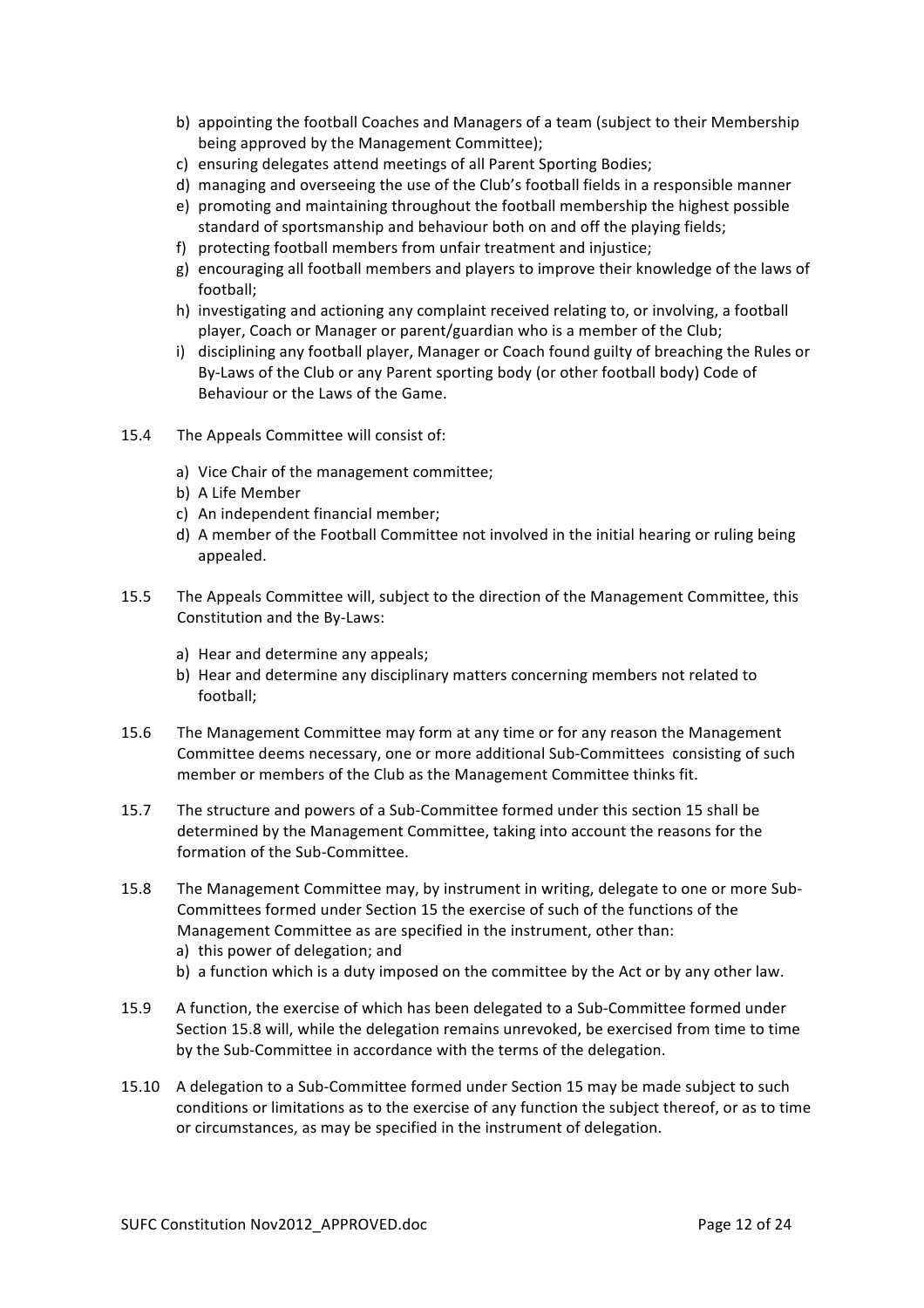- 15.11 Any act or thing done or suffered by a Sub-Committee acting in the exercise of a delegation to a Sub-Committee formed under Section 15 has the same force and effect as it would have if it had been done or suffered by the Management Committee.
- 15.12 The Management Committee may, by instrument in writing, revoke wholly or in part any delegation to a Sub-Committee formed under Section 15.
- 15.13 A Sub-Committee formed under Section 15 shall meet as often as deemed necessary by the Management Committee.

#### **16 Structure and Membership of the Management Committee**

- 16.1 The Management Committee shall consist of the following members;
	- a) the Executive Officers (office-bearers) of the Club; and
	- b) the President of Football
	- c) Two additional General Committee members
- 16.2 The Executive Officers of the Club shall be:
	- a) the Chairman
	- b) the Vice-Chairman
	- c) the Secretary;
	- d) the Finance Officer
- 16.3 The Executive Officers shall be elected for a two (2) year term on alternate vears.
- 16.4 Pursuant to Section 16.3 the positions of Chairman and Secretary shall be elected concurrently at the same Annual General Meeting.
- 16.5 Pursuant to 16.3 and 16.4 the Finance Officer and Vice-Chairman shall be elected concurrently at alternate Annual General Meetings to those Annual General Meetings at which the Chairman and Secretary are elected.
- 16.6 Each member of the Management Committee shall, subject to these rules, hold office until the election of the new Management Committee following the date of the member's election. Such members shall be eligible for re-election.
- 16.7 Each member elected to a role within the Management Committee will undertake that role as described in the By-Laws.
- 16.8 The Executive Officers shall be non-voting members of all Sub-Committees within the Club.
- 16.9 No member shall be allowed to hold office in any capacity if they have committed an offence involving dishonesty for which the person can be sentenced to imprisonment for five (5) years or more.
- 16.10 Each Management Committee member may hold up to two (2) offices (other than both the Chairman and Vice-Chairman).
- 16.11 Where a member resigns their position on a Management Committee or Sub-Committee they will be ineligible to be nominated at the next AGM, except in the following circumstances;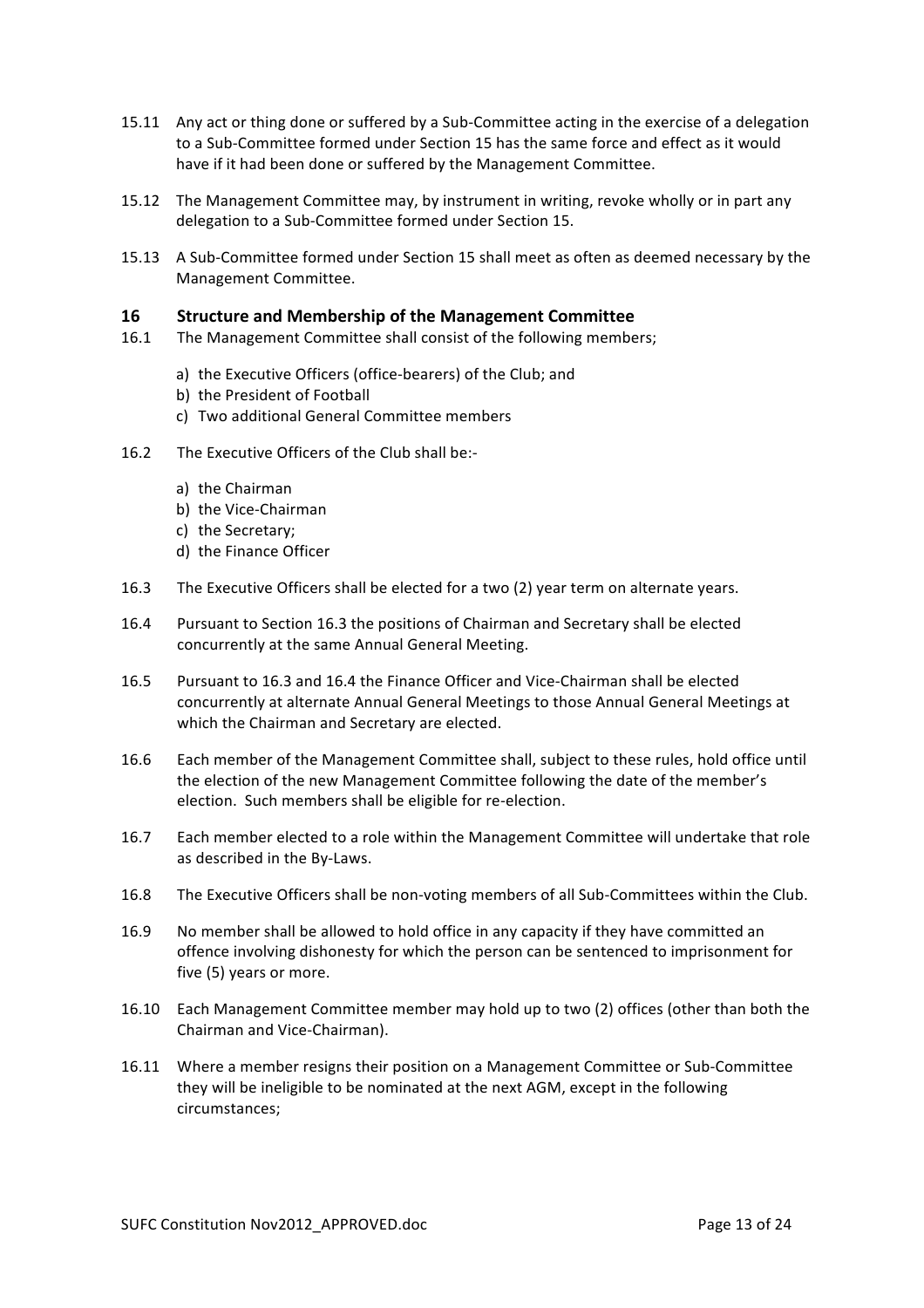- a) where they have resigned their position, with the agreement of the Management Committee, due to extenuating circumstances as accepted by the Management Committee;
- b) where they have resigned their position, with the agreement of the Management Committee, to take on another role within the Club; or
- c) where the Management Committee votes with a 60% majority to allow that person to be nominated. They may be appointed to a vacant position after the AGM as the Management Committee determines.
- 16.12 Executive Officers cannot hold positions on Sub-Committees

## **17 General Powers, Duties and Functions of all Sub-Committees**

- 17.1 No Sub-Committee shall have the power to reject, rescind, or otherwise interpret a decision taken at a Management Committee meeting except in cases where the Sub-Committee believes the Management Committee decision may affect the status of the club in relation to Sub-Committee's Parent Sporting Body or other relevant groups (eg Local Council). In such instances, the Sub-Committee may call a SGM requesting members to vote on the issue.
- 17.2 All resolutions from Sub-Committee meetings involving financial expenditure outside approved budgets must be approved by the Management Committee prior to action of that resolution.
- 17.3 All Sub-Committees must receive and adopt written minutes of Sub-Committee meetings.
- 17.4 Adopted written minutes of Sub-Committees must be submitted at the next Management Committee meeting for receipt and archiving by the Management Committee.
- 17.5 Sub-Committees may co-opt other members as deemed necessary after approval by the Management Committee.
- 17.6 Any member co-opted to assist a Sub-Committee shall not be eligible to vote on that Sub-Committee.
- 17.7 Each Sub-Committee shall be responsible for the management and control of their sport and area of direct responsibility and;
	- a) shall hear and determine any complaints against any member of their sport or area of direct responsibility.
	- b) hear and determine any disciplinary matters concerning their sport or areas of direct responsibility

## **18 Election of Members of the Management Committee**

- 18.1 Nominations of candidates for election as members of the Management Committee shall be made in writing, signed by 2 members of the Club and accompanied by the written consent of the candidate.
- 18.2 Nominations for positions must be received by the Secretary of the Club by 5:00pm, 21 days prior to the date fixed for the holding of the Annual General Meeting.
- 18.3 If no written nominations are received for any given position then nominations shall be called for from the floor at the Annual General Meeting. Any such nomination from the floor at the Annual General Meeting shall require a seconder and be agreed to by the person nominated.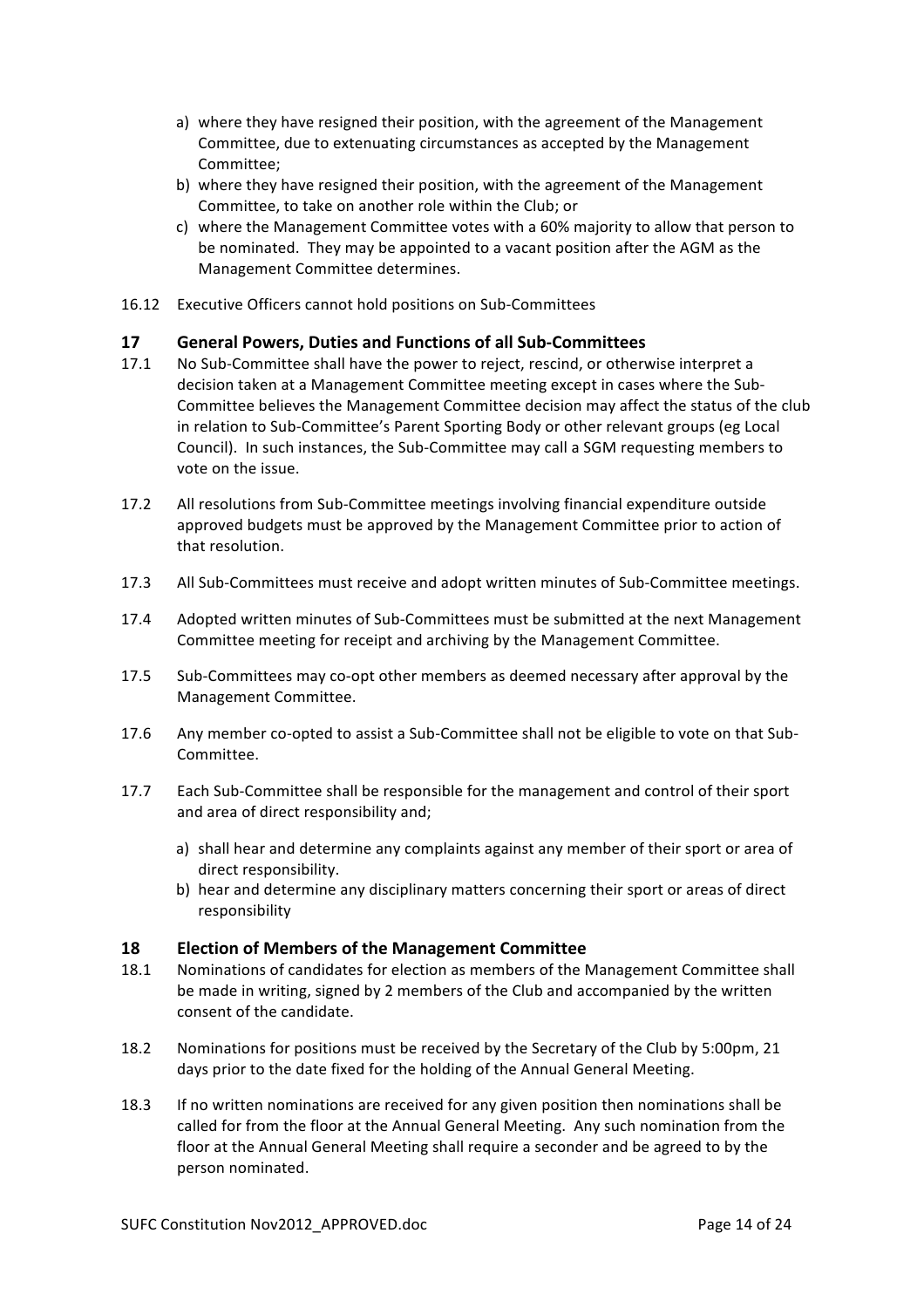- 18.4 If only one nomination is received for a given position then the nominee shall be deemed to be elected.
- 18.5 If more than one nomination is received for a given position then a secret ballot shall be held.
- 18.6 If any positions remain vacant at the conclusion of the Annual General Meeting then the Management Committee shall fill these positions as casual vacancies pursuant to section 19.2.

## **19 Casual Vacancies**

- 19.1 For the purposes of these rules, a casual vacancy in the office of a member of the Management Committee occurs if the member:
	- a) dies;
	- b) ceases to be a member of the Club;
	- c) becomes an insolvent under administration within the meaning of the Corporations Act 2001 (Cth);
	- d) resigns office by notice in writing given to the Secretary;
	- e) is removed from office under Section 20;
	- f) becomes of unsound mind or a person whose person or estate is liable to be dealt with in any way under the law relating to mental health; or
	- g) is absent without the consent of the Management Committee from three consecutive Management Committee meetings.
- 19.2 In the event of a casual vacancy occurring in the membership of the Management Committee, the Management Committee may appoint a member of the Club to fill the vacancy and the member so appointed shall hold office, subject to these rules, until the election of the new Management Committee following the date of the appointment.
- 19.3 In the event of a casual vacancy occurring among the Executive Officers, the Management Committee may appoint a member of the Club to fill the vacancy and the member so appointed shall hold office, subject to these rules, until the conclusion of the term of the elected Executive Officer.
- 19.4 For the purposes of these rules, a casual vacancy in the office of a member of a Sub-Committee occurs if the member:
	- a) dies;
	- b) ceases to be a member of the Club:
	- c) becomes an insolvent under administration within the meaning of the Corporations Act 2001 (Cth);
	- d) resigns office by notice in writing given to the Secretary;
	- e) is removed from office under Section 20;
	- f) becomes of unsound mind or a person whose person or estate is liable to be dealt with an any way under the law relating to mental health; or
	- g) is absent without the consent of that Sub-Committee from three consecutive meetings of the Sub-Committee.
- 19.5 In the event of a casual vacancy occurring in the membership of a Sub-Committee, the Management Committee may appoint a member of the club to fill the vacancy and the member so appointed shall hold office, subject to these rules, until the appointment of a new Sub-Committee.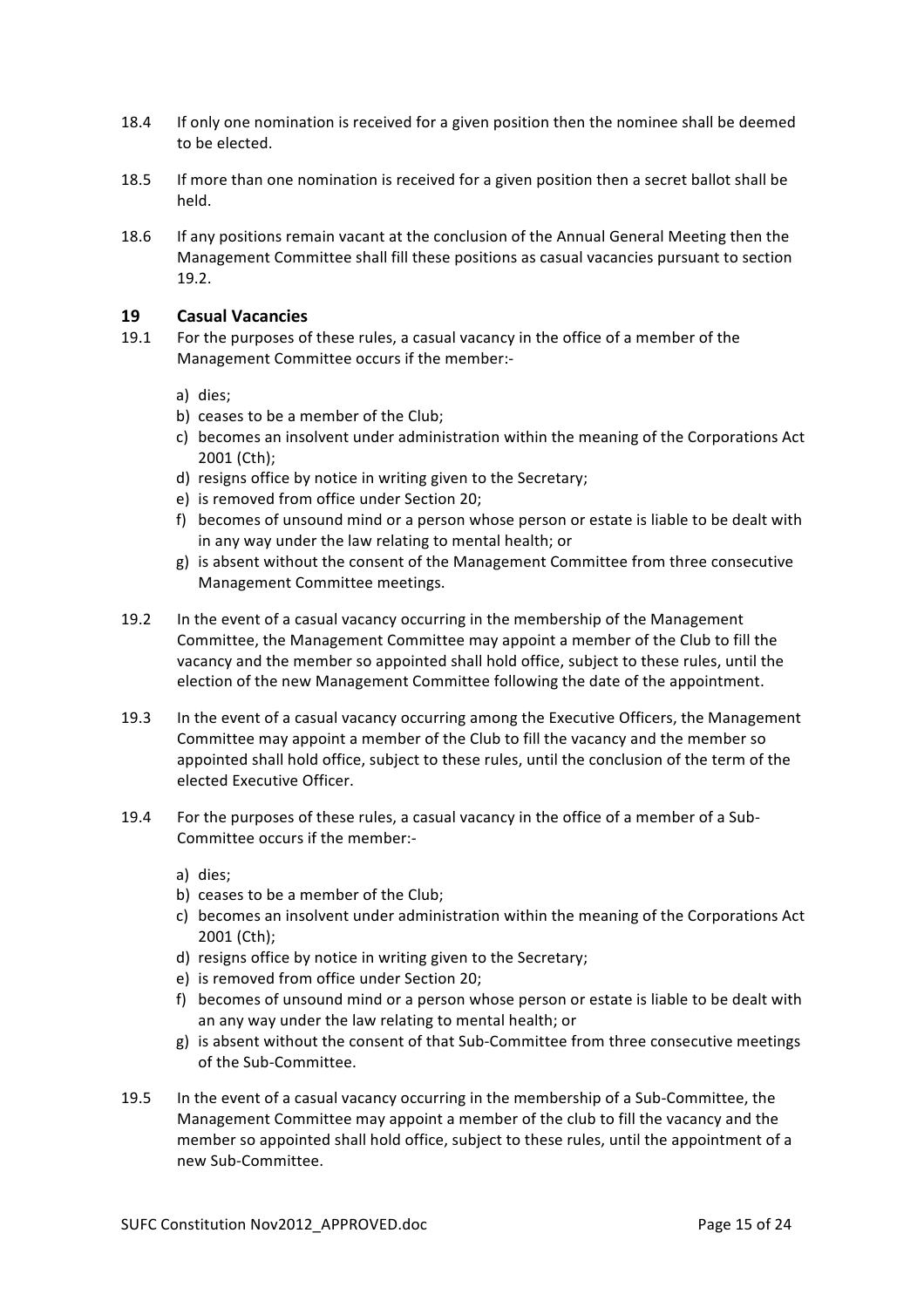## **20 Removal of Member of the Management Committee or Sub-Committee**

- 20.1 The Club in a Special General Meeting may, by resolution, remove any member of the Management Committee or a Sub-Committee from the office of member before the expiration of the member's term of office.
- 20.2 The Management Committee may revoke any appointment so made under Section 15 by majority vote where the Management Committee believes this person is unwilling or incapable of performing their duties, conducts themselves in a manner that is detrimental to the reputation of the Club or brings the Club and/or its members into disrepute or is involved in any illegal activity or activities considered inappropriate to a person in their position. Where a member is removed from a Sub-Committee they shall be informed in writing by the Secretary within seven (7) days of the decision.

## **21** Right of Appeal of Members

- 21.1 All members have the right of appeal where they feel they have been disadvantaged or discriminated against by a decision.
- 21.2 All appeals against a decision by the Management Committee shall be determined by a SGM held within 30 days of the lodgement of the appeal with the Secretary.

## **PART 5 – MEETINGS AND VOTING**

## **22 Committee Meetings and Quorum**

- 22.1 The Management Committee shall meet at least monthly at such place and time as the Management Committee may determine.
- 22.2 Additional meetings of the Management Committee may be convened by the Chairman of the Club or by any three members of the Management Committee.
- 22.3 Oral or written notice of a meeting of the Management Committee or Sub-Committee shall be given by the Secretary or President of the Sub-Committee to each member of the Management Committee of Sub-Committee at least 48 hours (or such other period as may be unanimously agreed upon by the members of the Sub-Committee) before the time appointed for the holding of the meeting.
- 22.4 All Sub-Committees shall meet on a regular basis at least once monthly (unless otherwise agreed by the Management Committee) at such place and time as the chairperson of the Sub-Committee may determine.
- 22.5 Additional meetings of all Sub-Committees may be convened by the Chairman of the Club, the chairperson of the Sub-Committee or by any three members of the Sub-Committee.
- 22.6 Oral or written notice of a meeting of a Sub-Committee shall be given by the Chairperson of that Sub-Committee to each member of the Sub-Committee, and the Executive Officers of the Club, at least 48 hours (or such other period as may be unanimously agreed upon by the members of the Sub-Committee) before the time appointed for the holding of the meeting.
- 22.7 Any 5 members of the Management Committee (including at least two Executive Officers) shall constitute a quorum for the transaction of the business of a meeting of the Management Committee.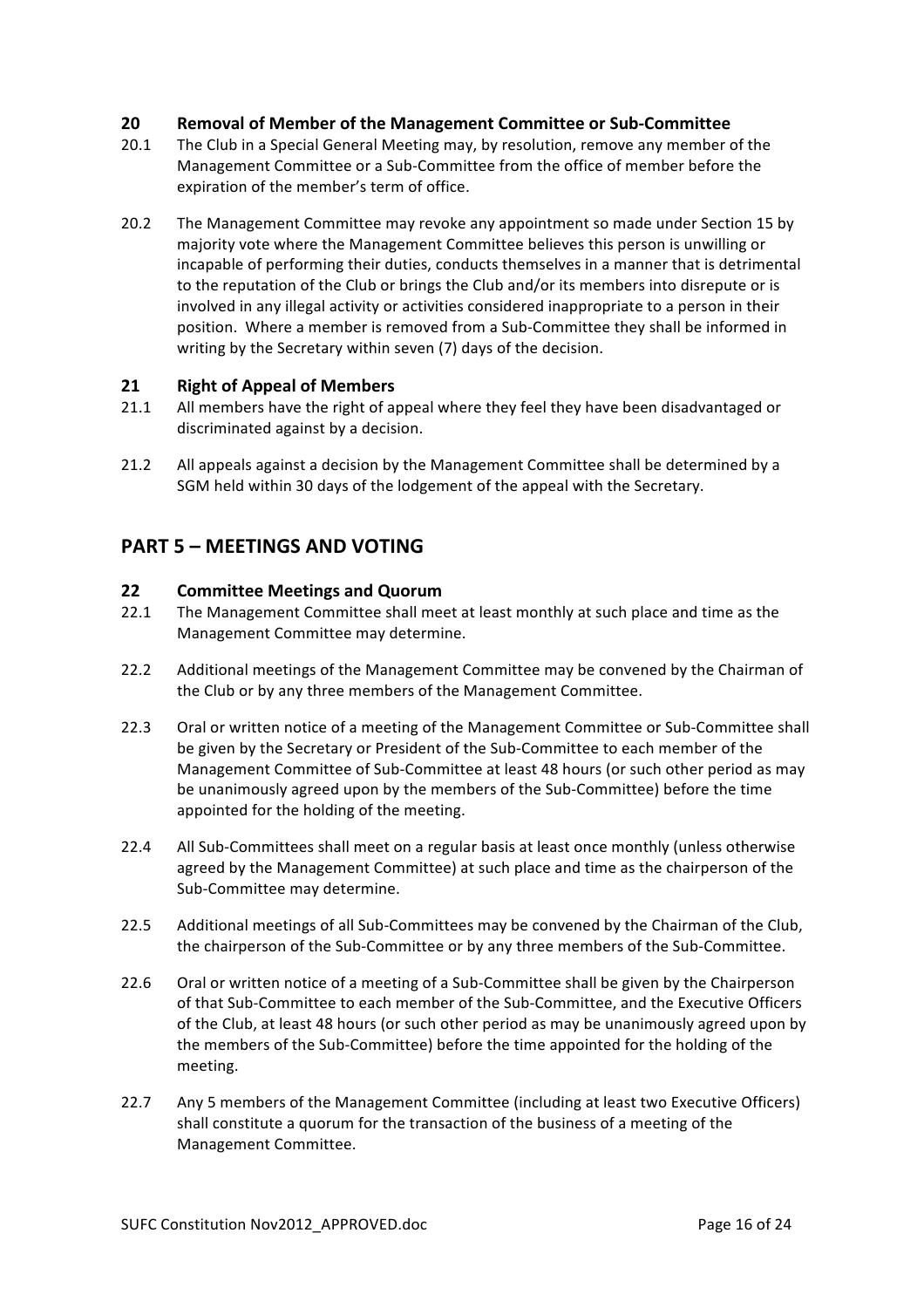- 22.8 More than fifty per cent (50%) of members of a Sub-Committee shall constitute a quorum for the transaction of the business of a meeting of the Sub-Committee.
- 22.9 No business shall be transacted by the Management Committee, or a Sub-Committee, unless a quorum is present and if within half an hour of the time appointed for the meeting a quorum is not present the meeting stands adjourned to the same place and at the same hour of the same day in the following week or at an earlier date and time as set by the Chairperson of that committee subject to Section 22.3 or Section 22.7 being applied.
- 22.10 If at the adjourned meeting a quorum is not present within half an hour of the time appointed for the meeting, the meeting shall be dissolved.
- 22.11 At the meeting of the Management Committee
	- a) the Chairman of the Club shall preside; or
	- b) in the Chairman's absence, the Vice Chairman shall preside and if the Vice Chairman is absent then the Secretary shall preside.
	- c) if none of the above are in attendance then no meeting shall take place.
- 22.12 The Executive Officers are empowered to make decisions between Management Committee meetings subject to:
	- a) at least two Executive Officers being involved in the decision; and
	- b) the Chairman or Vice Chairman of the Club shall be one of those Executive Officers involved in the decision; and
	- c) a majority vote must be gained for such decision to take effect. Should the vote be equal then the Chairman shall have the presiding vote; and
	- d) any such decisions shall be ratified at the next Management Committee meeting.

## **23 Voting and Decisions at Committee Meetings**

- 23.1 Questions arising at a meeting of the Management Committee, or of any Sub-Committee shall be determined by a majority of the votes of members of that committee present at the meeting.
- 23.2 Each member present at the meeting of the Management Committee, (including the person presiding at the meeting) is entitled to one vote but, in the event of an equality of votes on any question the person presiding may exercise a second or casting vote.
- 23.3 Any act or thing done or suffered, or purporting to have been done or suffered, by the Management Committee, , is valid and effectual notwithstanding any defect that may afterwards be discovered in the appointment or qualifications of any member of the committee or Sub-Committee.

## **24 Annual General Meeting**

- 24.1 The Club shall at least once in each calendar year and within the period of 3 months after the expiration of each financial year of the Club, convene an Annual General Meeting of its members.
- 24.2 The Annual General Meeting of the Club shall, subject to the Act and to Section 33.1, be convened on such date and at such place and time as the Management Committee thinks fit.
- 24.3 The business of an Annual General Meeting shall be restricted to  $-$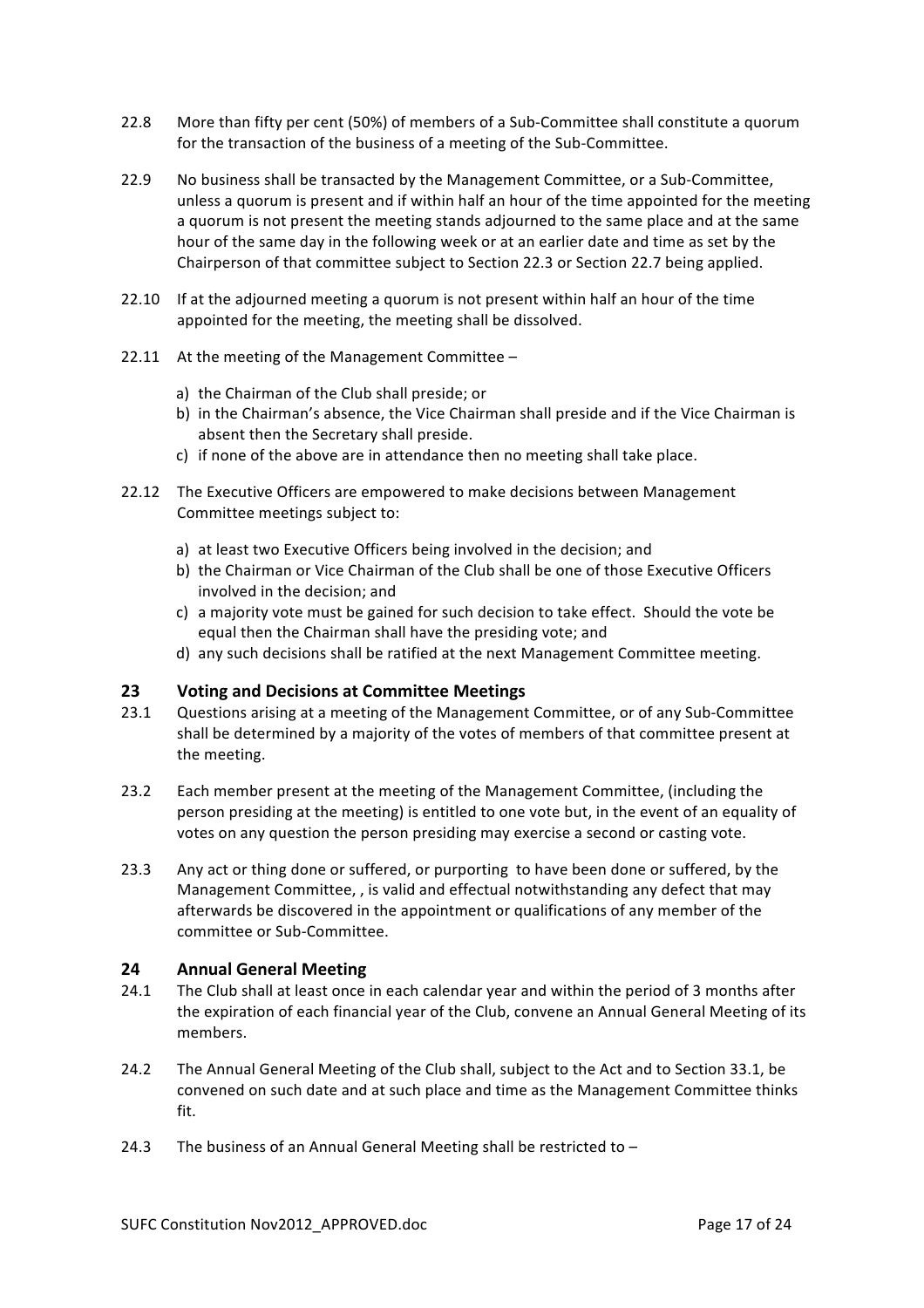- a) Confirm the minutes of the last preceding Annual General Meeting and of any Special General Meeting held since that meeting;
- b) Receive from the Management Committee reports upon the activities of the Club during the last preceding financial year;
- c) Receive and consider a statement, which complies with the Act, which is not misleading, and which gives a true and fair view of the following:
	- i. the income and expenditure of the Club during its last financial year,
	- ii. the assets and liabilities of the Club at the end of its last financial vear.
	- iii. the mortgages, charges and other securities of any description affecting any of the property of the Club at the end of its last financial year.
- d) Elect members of the Management Committee as detailed in Section 16.1 and Section 16.2. All Management Committee positions to be elected are deemed vacant until after the voting.
- e) Consider, and vote on, any nominations for Life membership of the Club.
- f) Appoint an auditor of the Club;
- $g$ ) Accept general business from the floor to be reviewed by the Management Committee at a later date. No discussion shall take place on any such business at the AGM.
- 24.4 The Secretary shall at least 14 days before the date fixed for the holding of the Annual General Meeting, cause to be sent to each member, by email or other means agreed by the Management Committee, a notice specifying:
	- a) the place, date and time of the Annual General Meeting.
	- b) the nature of the business proposed to be transacted at the meeting;
	- c) a list of all positions on the Management Committee detailing the full name of any nominees for each position that have been received at the time of the notice and the full name of the nominator and seconder of the nominee for that position;
	- d) the full name of any member nominated to become a Life Member along with the full name of the nominator and seconder of that nominee and a brief overview of the reasons that member has been nominated for Life membership.

## **25 Special General Meeting**

- 25.1 The Management Committee may, whenever it thinks fit and with a majority vote in favour, convene a Special General Meeting of Club Members.
- 25.2 The Secretary shall at least 21 days before the date fixed for the holding of a Special General Meeting, cause to be sent to each member, by the members' nominated form of communication, a notice specifying:
	- a) the place, date and time of the Special General Meeting;
	- b) the nature of the business proposed to be transacted at the meeting;
	- c) the nature and details of any special resolutions proposed to be put to the Special General Meeting; and
	- d) the opportunity for Members to raise, for discussion, general business not requiring a resolution to be put to the Club.
- 25.3 No special resolutions other than those specified in the notice convening the Special General Meeting shall be decided on at the meeting.
- 25.4 A member desiring to bring any general business before a Special General Meeting shall give notice in writing of that business to the Secretary at least 7 days before the date fixed for the holding of that meeting. No other General Business shall be discussed at that Special General Meeting.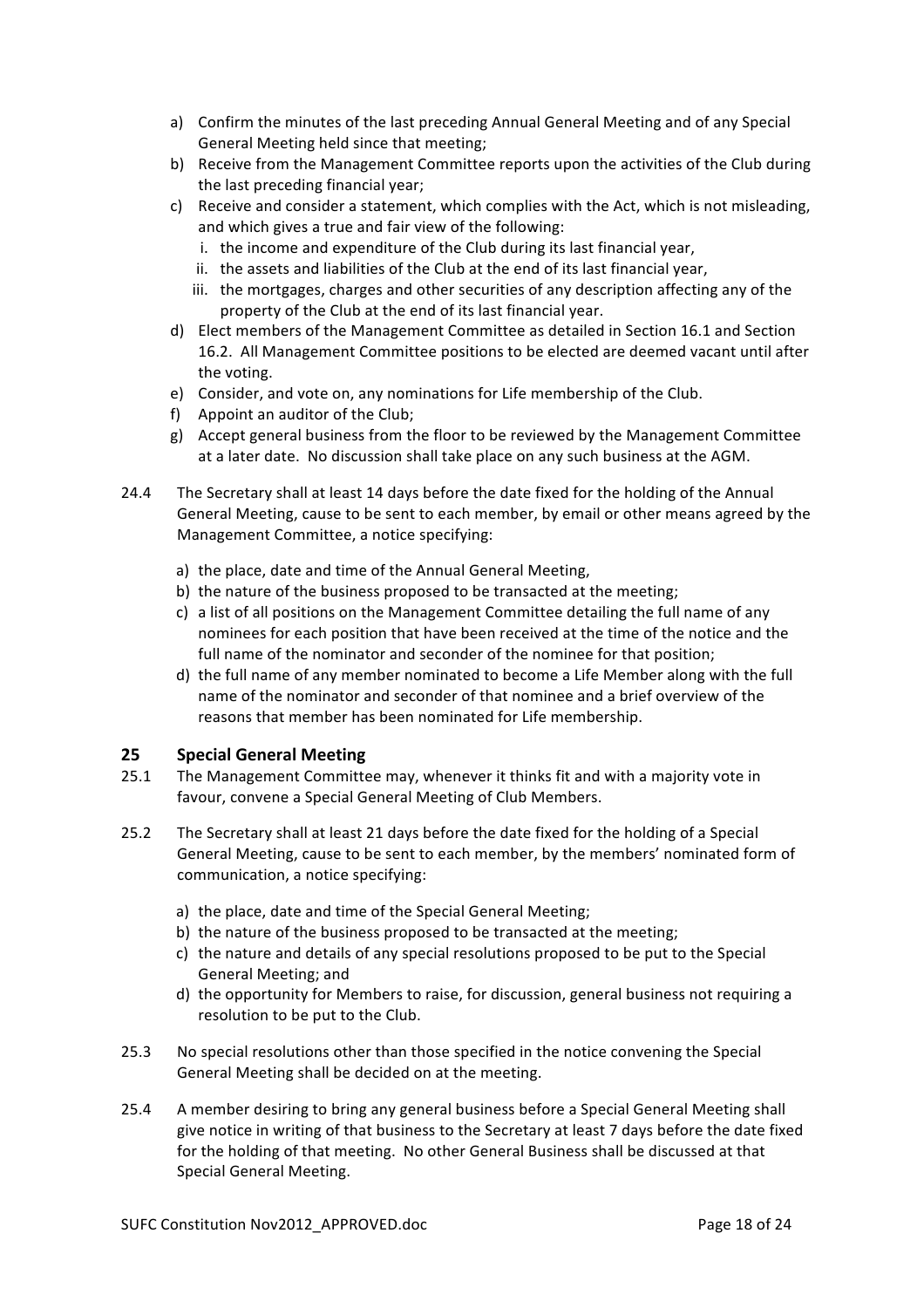- 25.5 No item of business shall be transacted at a general meeting unless a quorum of members entitled under these sections to vote is present during the time the meeting is considering that item.
- 25.6 Where a Special General Meeting convened by the Management Committee under 25.1 it shall be convened, as near as practicable, in the same manner as General Meetings are convened by the Management Committee.

# **26 • Requisition by Members of a Special General Meeting**<br>26.1 • The Management Committee shall, on the requisition in writ

- The Management Committee shall, on the requisition in writing of at least 5% current financial voting members of the Club, convene a Special General Meeting of the Club to be held within 30 days after the date on which the requisition of members for the meeting was lodged with the Secretary.
- 26.2 A requisition by members for a Special General Meeting  $$ 
	- a) shall state the purpose or purposes of the meeting;
	- b) shall be signed by the members making the requisitions;
	- c) shall be lodged with the Secretary of the Club; and
	- d) may consist of several documents in a similar form, each signed by one or more of the members making the requisition.
- 26.3 If the Management Committee fails to convene a Special General Meeting pursuant to section 26.2 any one (1) or more of the members who made the requisition may convene a Special General Meeting to be held not later than 3 months after that date.
- 26.4 A Special General Meeting convened by a member or members as referred to in section 26.2 shall be convened as early as is practicable in the same manner Special General Meetings are convened by the Management Committee and any member who thereby incurs expense is entitled to be reimbursed by the Club for any expense so incurred.

## **27 Quorum for a General Meeting**

- 27.1 Any twenty members (being members entitled under these rules to vote at a general meeting) shall constitute a quorum for the transaction of the business of a General Meeting.
- 27.2 If within half an hour after the appointed time for the commencement of a General Meeting a quorum is not present, the meeting if convened upon the requisition of members shall be dissolved and in any other case shall stand adjourned to the same day in the following week at the time and at the same place.
- 27.3 If at the adjourned meeting a quorum is not present within half an hour after the time appointed for the commencement of the meeting, the members present (being not less than 10) shall constitute a quorum.

## **28 Presiding Member of a General Meeting**

- 28.1 The Chairman, or in the Chairman's absence the Vice Chairman, shall preside as chairman at each general meeting of the Club.
- 28.2 If the Chairman and the Vice Chairman are absent from a general meeting or unwilling to act, another member of the Management Committee shall chair the meeting. If no Management Committee members are present, the members present shall elect one of their number to preside as chairman of the meeting.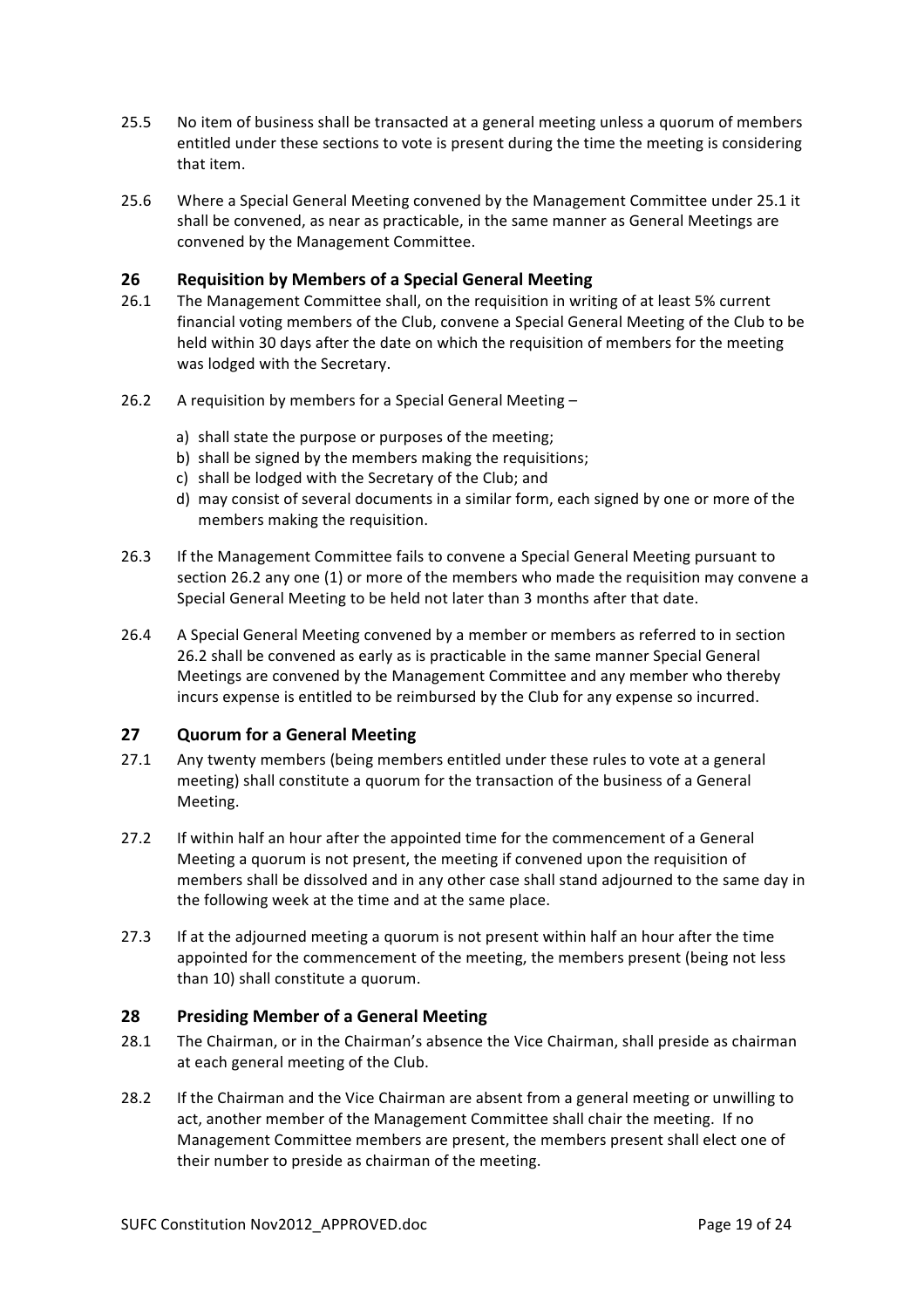## **29 Adjournment of a General Meeting**

- 29.1 The Chairman of a General Meeting at which quorum is present may, with the consent of the majority of members present at the meeting, adjourn the meeting from time to time and place to place, but no business shall be transacted at an adjourned meeting other than the business left unfinished at the meeting at which the adjournment took place.
- 29.2 Where a general meeting is adjourned for 14 days or more, the Secretary shall give written or oral notice of the adiourned meeting to each member of the Club stating the place date and time of the meeting and the nature of the business to be transacted at the meeting.
- 29.3 Subject to Clause 29.2, notice of an adjournment of a general meeting or of the business to be transacted at an adjourned meeting is not required to be given.

## **30 Making of Decisions at a General Meeting**

- 30.1 A question arising at a General Meeting of the Club shall be determined on a show of hands unless before, or on the declaration of the show of hands, a poll is demanded.
- 30.2 At a General Meeting of the Club a poll may be demanded by the Chairman or by not less than five (5) members present at the meeting.
- 30.3 Where a poll is demanded at a General Meeting, the poll shall be taken  $$ 
	- a) immediately in the case of a poll which relates to the election of the Chairman of the meeting or to the question of an adjournment; or
	- b) in any other case, in such manner and at such time before the close of the meeting as the Chairman directs
- 30.4 Where a poll is demanded, the resolution of the poll on the matter shall be deemed to be the resolution of the meeting on that matter.
- 30.5 A question arising at a General Meeting of the Club shall be determined by the majority of Members attending the General Meeting.
- 30.6 A special resolution of the Club is passed if at least 75% of those members of the Club in attendance at the meeting vote in favour of the Special Resolution.
- 30.7 A declaration by the Chairman that a question or Special Resolution has been carried or lost, or an entry to that effect in the minute book of the Club, is evidence of the fact without proof of the number or proportion of the votes recorded in favour of or against that resolution.

#### **31 Voting at a General Meeting**

- 31.1 Upon any question arising at a General Meeting of the Club a member has one vote only.
- 31.2 All votes must be given personally at the time that a vote arises.
- 31.3 In the case of an equality of votes on a question or resolution at a general meeting, the Chairman of the meeting is entitled to exercise a second or casting vote, except in the case of the election of Management Committee Members by secret ballot.
- 31.4 Where a secret ballot is conducted all voting must be made in person at the time the actual ballot is conducted.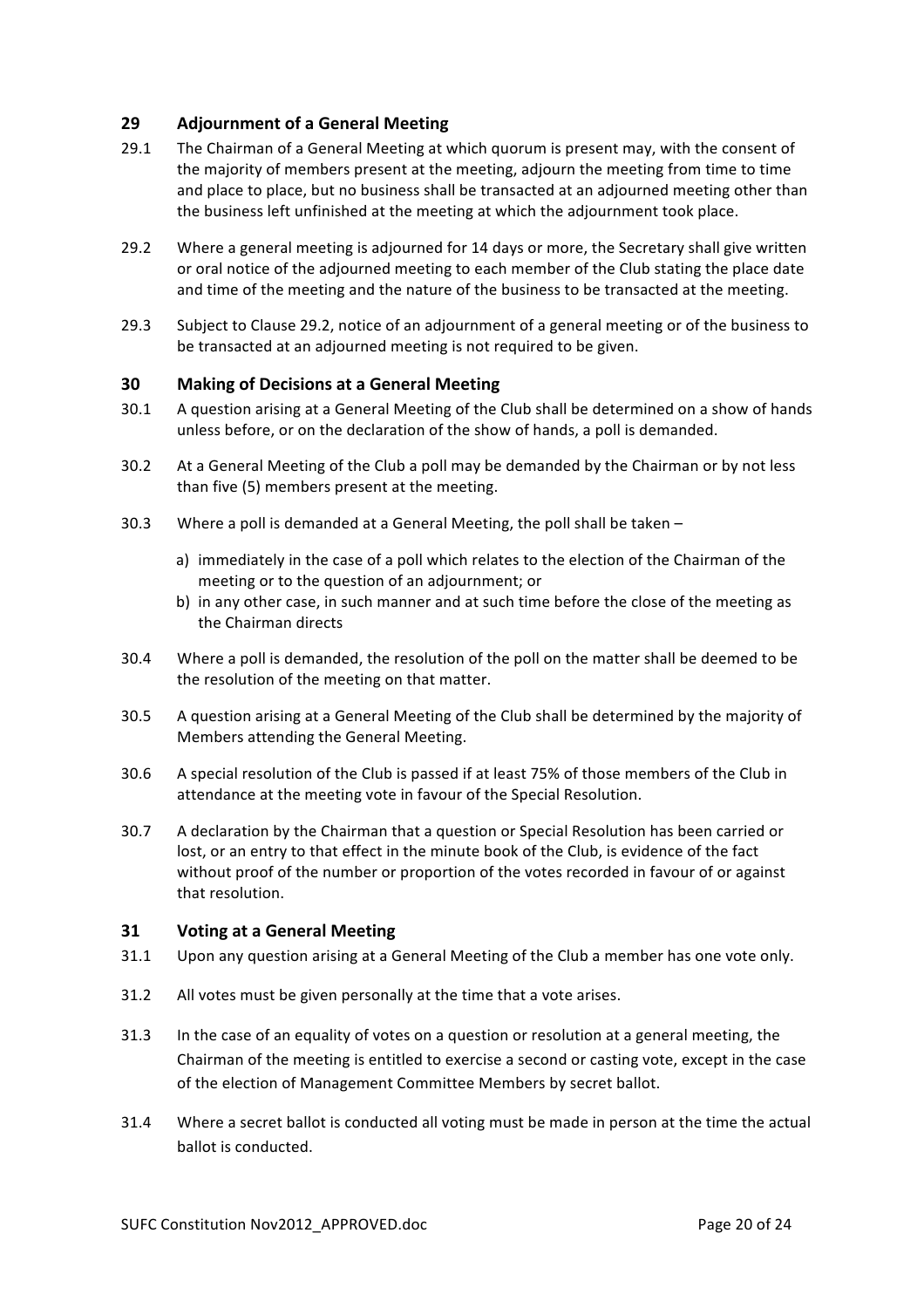- 31.5 A member is not entitled to vote at any General Meeting of the Club unless all money due and payable by the member to the Club has been paid.
- 31.6 A member is not permitted to vote at any General Meeting if they are under suspension.

## **PART 6 – FINANCES**

## **32 Funds - Source**

- 32.1 The funds of the Club shall be derived from a combination of registration fees, annual subscriptions of members, donations, sponsorship and such other sources as the Management Committee determines.
- 32.2 The Management Committee shall set the membership fees payable for the next membership year.

## **33 Funds – Management**

- 33.1 Subject to any Special Resolution passed by the Club in a Special General Meeting, the funds of the Club shall be used in pursuance of the objects of the Club in such manner as the Management Committee determines.
- 33.2 All money received by the Club shall be deposited as soon as practicable and without deduction to the credit of the Club's bank account.
- 33.3 The Club shall as soon as practicable after receiving money, issue an appropriate receipt.
- 33.4 All accounts, greater than an amount stipulated by the Management Committee annually, shall be paid by cheque or Electronic Funds Transfer.
- 33.5 The President of each Sub-Committee may authorize emergency purchases, not exceeding an amount stipulated by the Management Committee annually, in any calendar month, required by their committee to operate normally. Any such purchases must be advised to the Management Committee at the next meeting.
- 33.6 Operating floats shall be kept by the canteen and the office.
- 33.7 No Sub-Committee and individual member shall conduct fundraising activities without the express written approval of the Management Committee and such activities must comply with all local, state and national statutes.
- 33.8 Funds raised in accordance with Clause 33.7 must be banked in an account approved by the Association prior to any disbursement;
- 33.9 Disbursement of funds must be reported to the Management Committee and only be done in a manner agreed as part of the fund-raising approval.

## **34 Bank Authority**

34.1 The Chairman, the Vice Chairman, the Secretary and the Finance Officer shall be signatories to all of the Club's bank accounts, investment accounts, shares, bonds or debentures.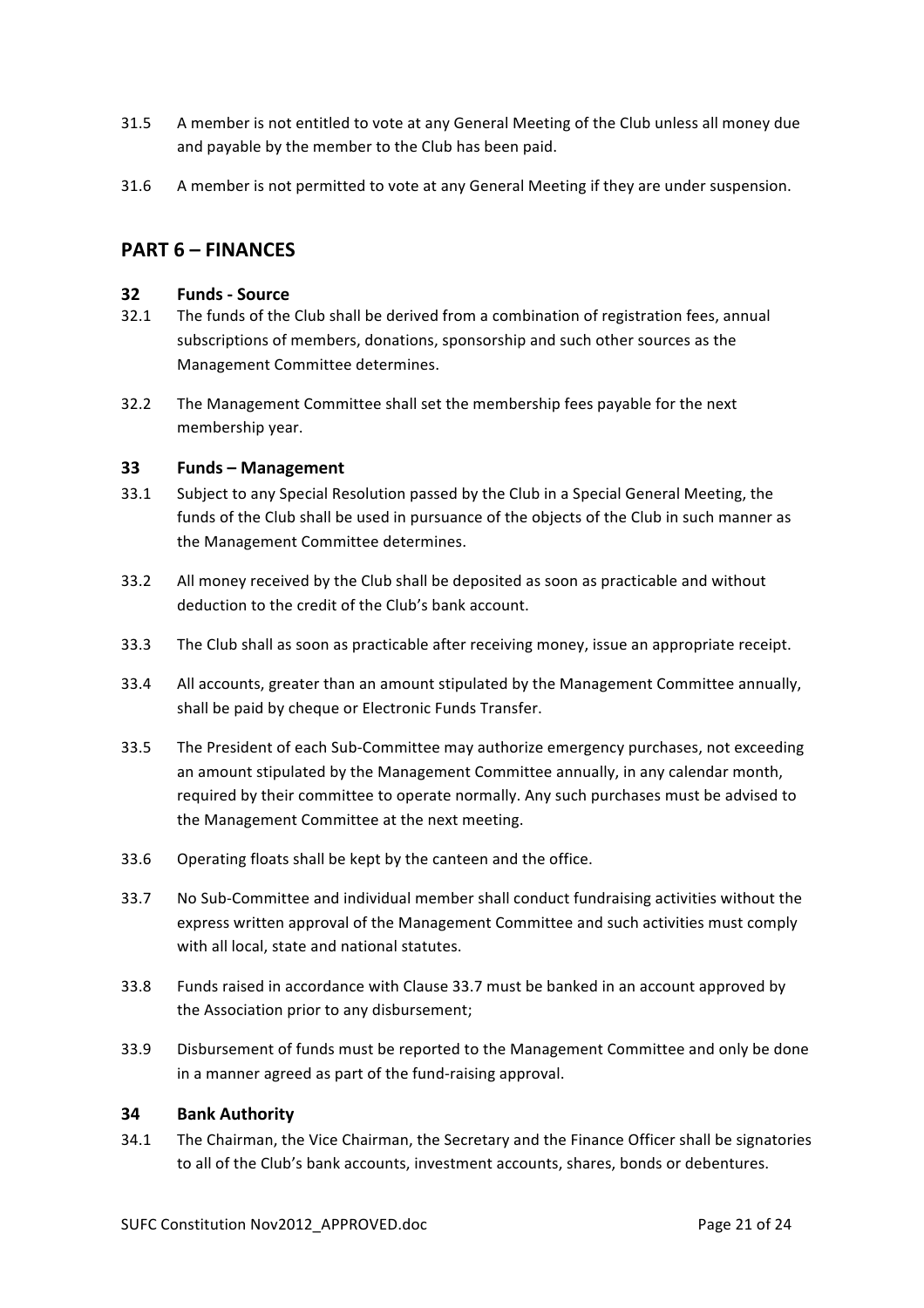34.2 All cheques must carry at least three signatures.

## **PART 7 – MISCELLANEOUS**

## **35 Paid Employees of the Club**

- 35.1 All paid employees of the Club shall be appointed by the Management Committee.
- 35.2 The Management Committee shall determine, upon appointment of a paid employee, who that paid employee will report to.
- 35.3 The Secretary shall hold all contracts for paid employees.
- 35.4 A list of all paid employees shall be produced at the first meeting of the Management Committee after the Annual General Meeting.

#### **36 Indemnity**

- 36.1 Indemnity of Officers Every person who is or has been:
	- a) a Member of the Management Committee;
	- b) a Member of a Sub-Committee of the Club appointed by the Management Committee or General Meeting

is entitled to be indemnified out of the property of the Club against:

- a) every liability incurred by the person in that capacity (except a liability for legal costs); and
- b) all legal costs incurred in defending or resisting (or otherwise in connection with) proceedings, whether civil or criminal or of an administrative or investigatory nature, in which the person becomes involved because of that capacity,

unless:

- c) the Club is forbidden by statute to indemnify the person against the liability or legal costs; or
- d) an indemnity by the Club of the person against the liability or legal costs would, if given, be made void by statute.

## **36.2 Insurance**

The Club may pay or agree to pay, whether directly or through an interposed entity, a premium for a contract insuring a person who is or has been a Member of the Management Committee, Member of a Committee or Sub-Committee against liability incurred by the person in that capacity, including a liability for legal costs, unless:

- a) The Club is forbidden by statute to pay or agree to pay the premium; or
- b) The contract would, if the Club paid the premium, be made void by statute.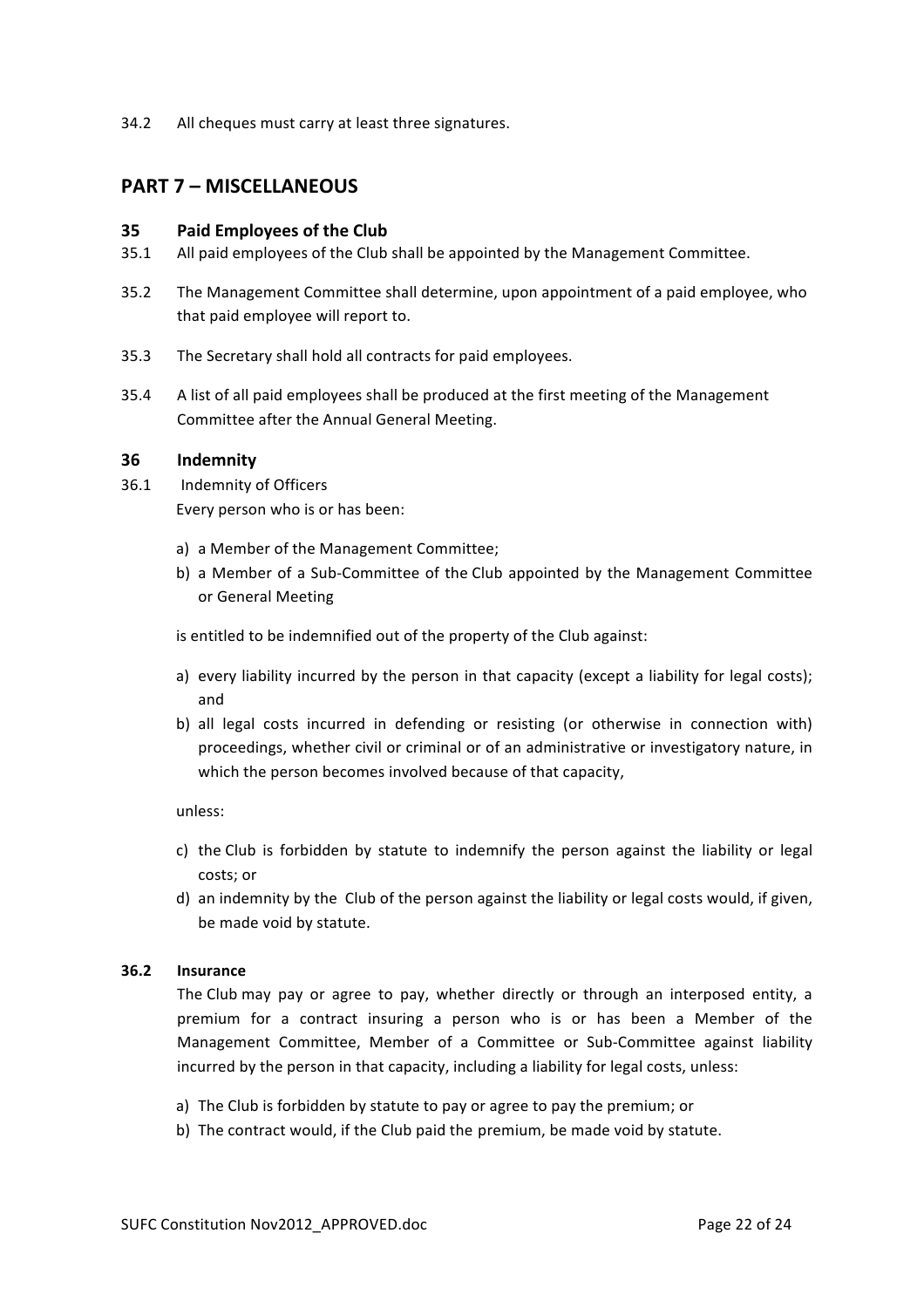- c) The Club shall effect and maintain insurance as the Management Committee determines to ensure all Local, State and Federal Government Rules, Laws and Statutes are complied with.
- d) The maintaining of insurance is the responsibility of the Secretary who shall hold all current policies. These shall be produced at the first meeting of the Management Committee after the Annual General Meeting and by the Finance Officer once they are paid.

## **37 Public Officer**

- 37.1 The Finance Officer of the Club shall be the Public Officer.
- 37.2 The Public Officer shall be responsible for the receipt and submission of all documents to the Department of Fair Trading.

## **38 Common Seal**

- 38.1 The Common Seal of the Club shall be kept in the custody of the Public Officer.
- 38.2 The Common Seal shall not be affixed to any instrument except by the authority of the Management Committee and the affixing of the Common Seal shall be attested by the signatures either of:
	- a) two (2) Executive Officers of the Club or
	- b) two (2) members of the Management Committee and the Secretary of the Club

## **39 Custody of Books**

39.1 Except as otherwise provided by these rules, the Secretary shall keep in his or her custody or under his or her control all records, books and other documents relating to the Club.

## **40 Inspection of Books**

40.1 The minutes of meetings, records, books and other financial documents of the Club shall be open to inspection, free of charge, by any member of the Club within ten days of a written request being received by a member of the Management Committee.

## **41 Service of Notices**

- 41.1 For the purpose of these rules, a notice may be served by or on behalf of the Club upon any member;
	- a) by delivering it to the person personally; or
	- b) by sending it by pre-paid post to the address of the person of the person appearing in the Register of Members as the address of the person; or
	- c) by sending it by facsimile transmission or some other form of electronic transmission to the address specified by the person for giving or serving the notice.
- 41.2 For the purpose of these rules, a notice is taken, unless the contrary is proved, to have been given or served:
	- a) in the case of a notice given or served personally, on the date on which it is received by the addressee, and